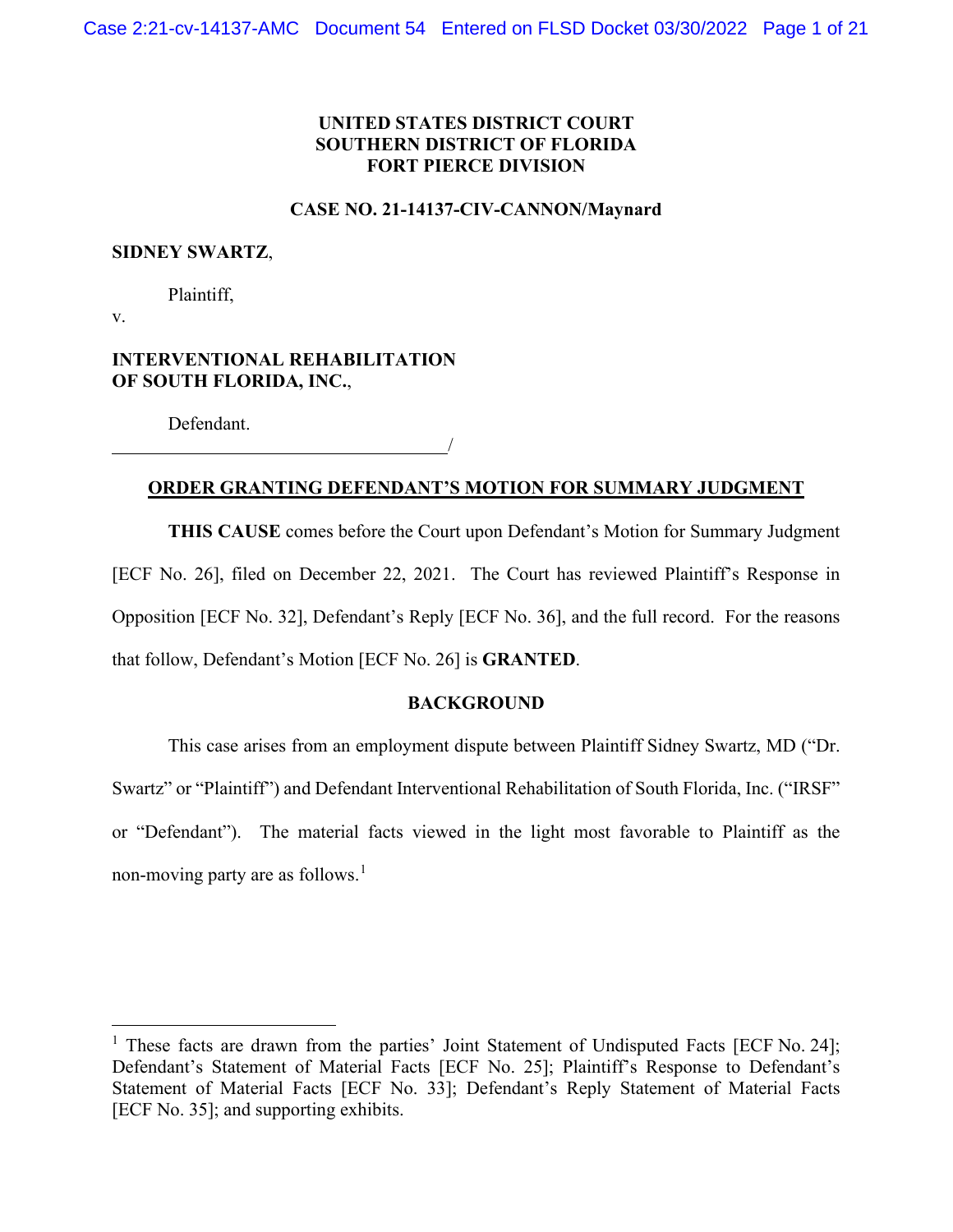# CASE NO. 21-14137-CIV-CANNON/Maynard Case 2:21-cv-14137-AMC Document 54 Entered on FLSD Docket 03/30/2022 Page 2 of 21

#### **A. Complaints of Unprofessionalism filed Against Dr. Swartz**

Beginning in 2015, Dr. Swartz was employed by Defendant IRSF and its predecessor, Mid-Florida Anesthesia Associates, Inc., to provide pain management physician services [ECF No. 24 ¶ 3]. During his tenure, Dr. Swartz was the leading financial producer for the medical practice, and most patients requested Dr. Swartz's services above other physicians in the group [ECF No. 33 ¶ 99; ECF No. 35 ¶ 99].

Despite these positive attributes, Dr. Swartz nonetheless was the subject of several complaints from fellow employees who alleged that Dr. Swartz engaged in unprofessional behavior [ECF No. 25 ¶ 22; ECF No. 33 ¶ 22].

For instance, on October 26, 2018, Jackie Giroux, the Director of Operations for Pain Management, reported concerns about Dr. Swartz to senior management at IRSF, alleging that Dr. Swartz had exhibited "aggressive" and "inappropriate" behavior to fellow employees, including harassing staff by texting "after hours with harassing comments and profanity," "gossiping at work," "demeaning staff," and "creating chaos and fabricating information that negatively affected physicians in the group" [ECF No. 23-21; ECF No. 25 ¶ 20; ECF No. 33 ¶ 20].

In response to these concerns, senior management at IRSF prepared a letter intended to address Dr. Swartz's conduct with coworkers in the workplace [ECF No. 23-26; ECF No. 25 ¶ 21; ECF No. 33 ¶ 21]. The letter, dated November 2, 2018, identified a list of unacceptable behaviors by Dr. Swartz, including "unprofessional behavior" with "explosive outbursts and personal verbal attacks;" "[d]isregard for company policy and compliance on the utilization of noncertified Medical Assistants;" "continued disregard for chain of command and protocol when addressing staff and clinical concerns" despite "multiple conversations addressing this from both Operations and Clinical Leadership"; "refusal to work with staff'; and inappropriate verbal, written, and text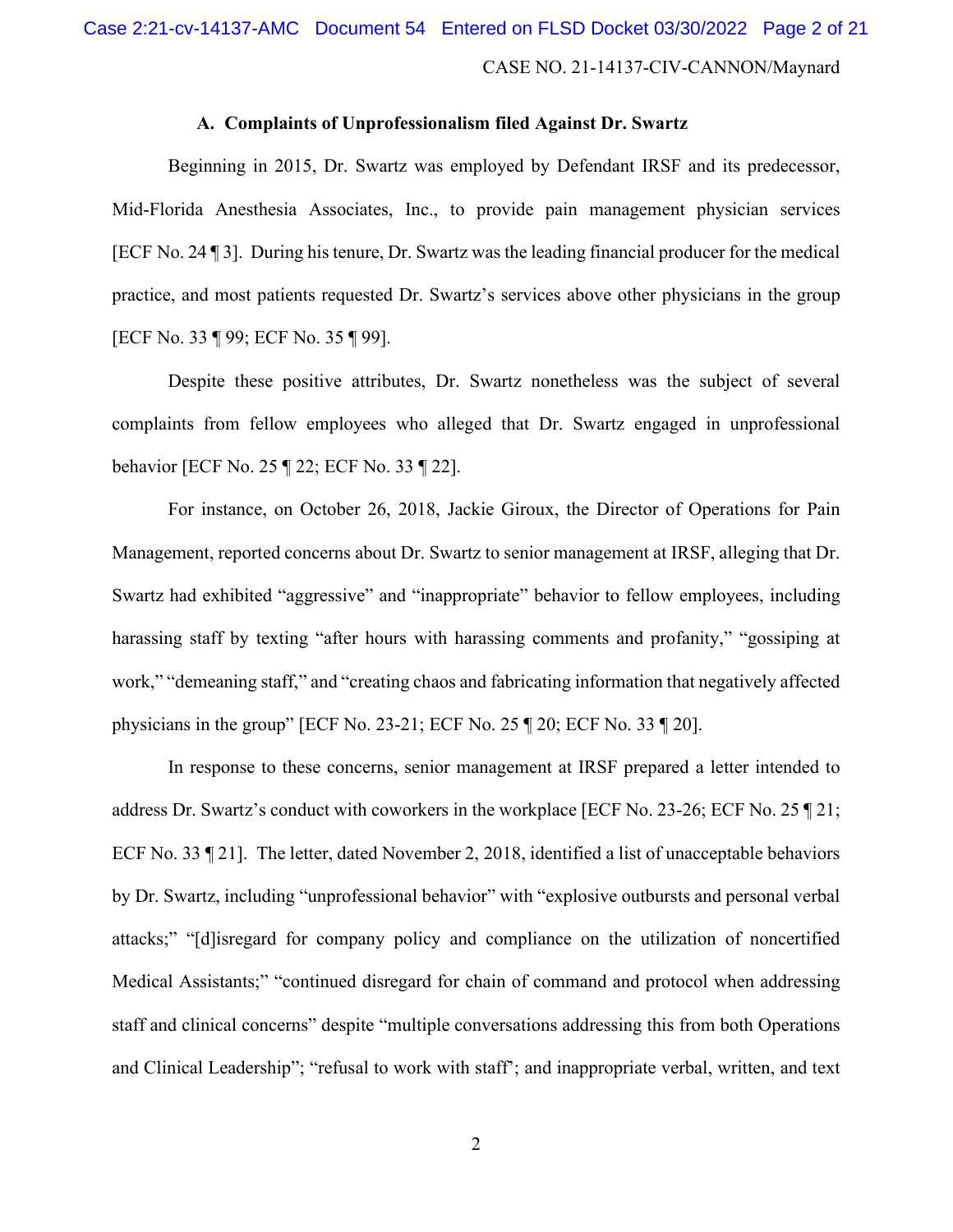## CASE NO. 21-14137-CIV-CANNON/Maynard Case 2:21-cv-14137-AMC Document 54 Entered on FLSD Docket 03/30/2022 Page 3 of 21

communication to staff and management [ECF No. 25 ¶ 22; ECF No. 33 ¶ 22]. The letter ultimately was never sent to Dr. Swartz [ECF No. 33 ¶ 115; ECF No. 35 ¶ 115].

Then, on June 5, 2019, Dr. Swartz sent an email to Scott Wilson, the HR Business Partner for IRSF, alleging a claim of hostile work environment due to "Ms. Giroux's interpersonal hostilities and inappropriate behavior," and stating that he felt "disrespected," "ostracized from my duties," and "purposely undermined in a vendetta way to force the number one producer to leave this group" [ECF No. 23-9 p. 2]. Dr. Swartz added that "[b]oth Denise Hopf [the Vice President of Operations for Pain Management] and Jackie need to be rained [sic] in," "Jackie should be terminated for all her prior issues and new ones," and "Denice should be demoted or have oversite [sic]" [ECF No. 23-9 p. 2; ECF No. 24 ¶ 33].

In June 2019, in response to Dr. Swartz's June 5, 2019 complaint, Wilson investigated the claim and conducted witness interviews [ECF No. 24 ¶ 34]. The investigation concluded on June 21, 2019, when Wilson issued an Investigation Report finding that Dr. Swartz's hostile work environment claims were "unsubstantiated" [ECF No. 23-27 p. 4]. The Investigation Report concluded that Dr. Swartz "should not be politicking others to go to HR on his behalf," and that Dr. Swartz "needs to refrain from referring to peers and leadership in a negative manner on group emails" [ECF No. 23-7 p. 5]. On June 25, 2021, Dr. Swartz emailed Wilson to express his disagreement with the findings of the Investigation Report, stating that he found it "incredulous that you have found no evidence of intimidation and creation and perpetuation of a 'hostile work environment' for myself and those brave colleagues that have come forth" [ECF No. 23-10 p. 2].

#### **B. IRSF Decides to Terminate Dr. Swartz's Employment**

Workplace issues with Dr. Swartz continued from 2018 to 2019 [ECF No. 25 ¶ 12; ECF No. 33 ¶ 12 (not disputing that Dr. Swartz had interpersonal issues with Giroux and Hopf but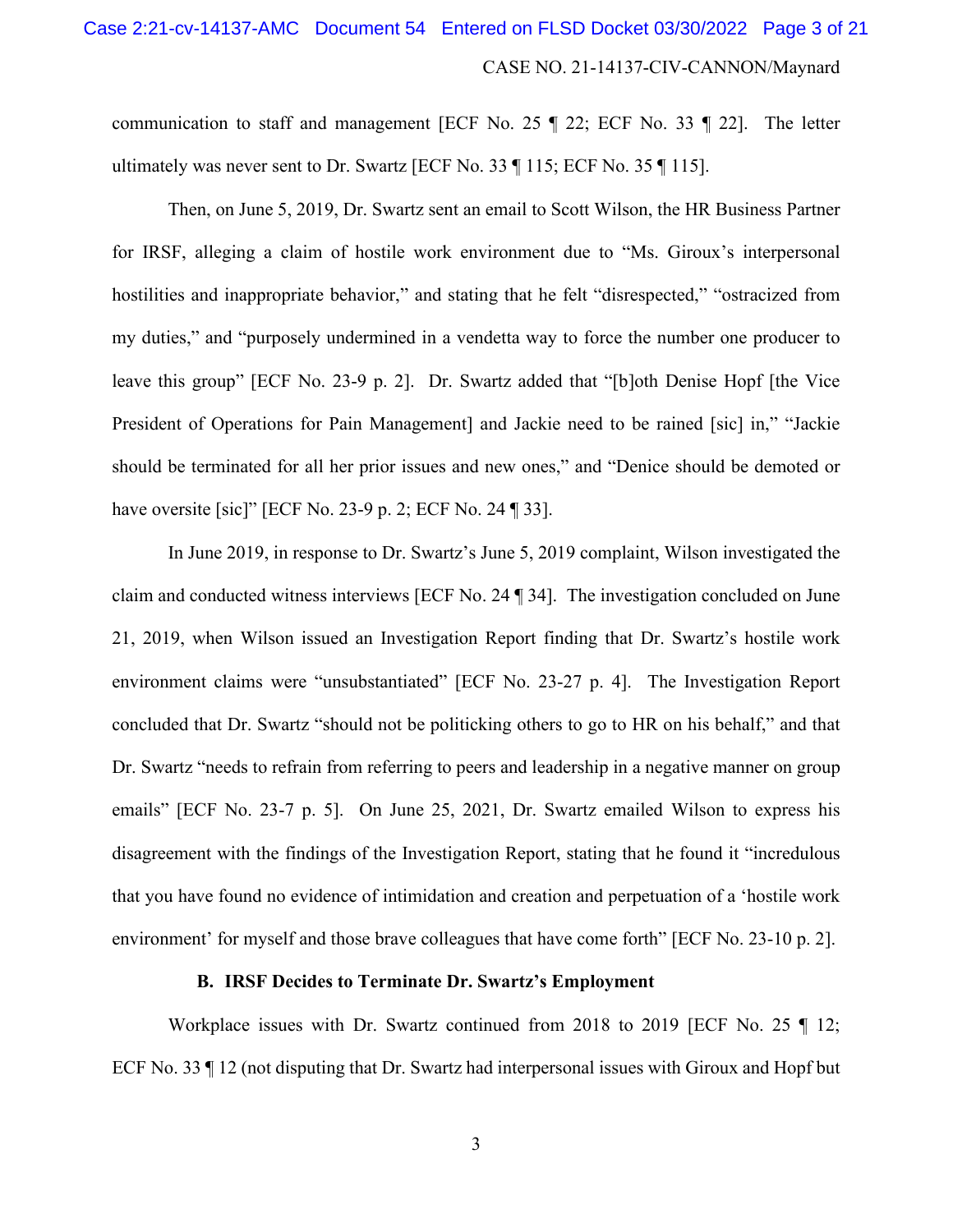# CASE NO. 21-14137-CIV-CANNON/Maynard Case 2:21-cv-14137-AMC Document 54 Entered on FLSD Docket 03/30/2022 Page 4 of 21

noting that he had "ongoing productive dialogue" about the practice)]. On August 14, 2019, Carrie Ladley, the Clinical Nurse Manager, emailed Hopf, stating that she had found multiple blank prescriptions signed by Dr. Swartz in the office [ECF No. 23-12 p. 2]. Ladley noted that blank prescriptions with Dr. Swartz's signature had been discovered "on at least 4 other occasions," with the most recent incident occurring on August 9, 2019 [ECF No. 23-12 p. 2]. Ladley explained that, for each occurrence, she had "notified the office manager, the previous director and[d] Dr. Levine," and that each of these individuals spoke to Dr. Swartz and advised him that leaving signed prescription forms laying around in the office was "inappropriate, unsafe, and prohibited" [ECF No. 23-12 p. 2].

That same day, on August 14, 2019, Hopf forwarded Ladley's email to Dr. Bollimpalli [ECF No. 25 ¶ 57; ECF No. 33 ¶ 57]. In response, Dr. Bollimpalli suggested that the prescription pad issue be included in the agenda for Hopf and Dr. Bollimpalli's weekly call [ECF No. 25 ¶ 57; ECF No. 33 ¶ 57]. The record contains an email calendar entry, dated August 14, 2019, showing that Hopf and Dr. Bollimpalli had a "Weekly Catch-Up" meeting scheduled for August 15, 2019, at 4:30 p.m., along with an agenda attached to the calendar entry with the top item listed as "Dr. Swartz: Clinic concerns/ Rx pads" [ECF No. 23-25 p. 1].

On August 15, 2019, Hopf and Dr. Bollimpalli held their weekly call and discussed Dr. Swartz's clinical concerns and the issue of the unsecured signed prescription pad [ECF No. 23-35; ECF No. 23-30 ¶ 4]; ECF No. 25 ¶ 59; ECF No. 33 ¶ 59]. According to Hopf and Dr. Bollimpalli, they decided during the call that, due to Dr. Swartz's clinical and administrative issues, termination would be best for IRSF [ECF No. 25 ¶ 60]. Both Hopf and Dr. Bollimpalli submitted sworn declarations attesting that the decision to terminate Dr. Swartz's employment was made during the August 15, 2019, weekly call [ECF No. 23-31 ¶¶ 10–11; ECF No. 23-30 ¶¶ 3–5].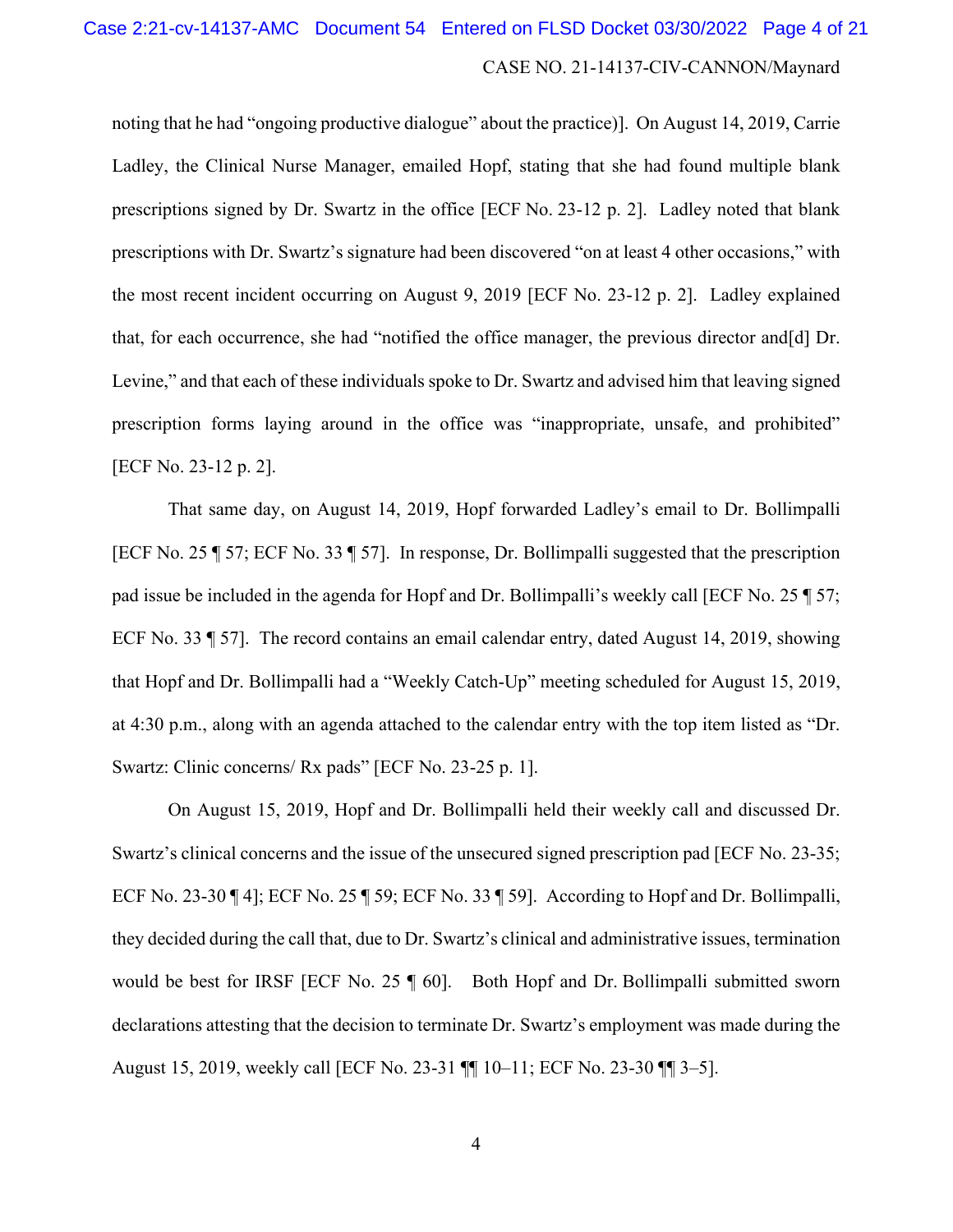### CASE NO. 21-14137-CIV-CANNON/Maynard Case 2:21-cv-14137-AMC Document 54 Entered on FLSD Docket 03/30/2022 Page 5 of 21

The termination decision was made after nearly a year of issues involving Dr. Swartz [ECF No. 25 ¶ 61; ECF No. 33 ¶ 61]. Hopf testified that IRSF had contemplated terminating Dr. Swartz's employment for "the entire year, if not longer" and pinpointed the termination decision to "early August" [ECF No. 23-17 p. 51:13–18]. Additionally, Dr. Marc Levine, the Medical Director for IRSF, testified that "there were just so many complaints [against Dr. Swartz] from so many different people and factions that it became an untenable situation" [ECF No. 23-23 pp. 9– 10 (brackets added)]. In terms of timing, Dr. Levine could not recall the exact date when he learned that Dr. Swartz's employment was being terminated but explained as follows:

I mean I think it just reached an untenable point. So did it happen over an hour? No. Did it happen over a year? No. It probably was days to weeks. And I was not privy to the exact timing. The decision was made above my pay grade. Again, somewhere days, weeks, if I had to say, maybe a month or two it went over. Because this was a building thing over time. This didn't happen overnight.

[ECF No. 23-23 pp. 9–10].

In opposing summary judgment, Dr. Swartz attempts to dispute the date of August 15, 2019, as the date Defendant decided to terminate his employment, suggesting the possibility of a later date [ECF No. 33 ¶ 60 ("For reasons set forth in Plaintiff's Response [ECF No. 32], Plaintiff will prove the decision [to terminate him] was made later."); *see* ECF No. 32 pp. 8–10]. Dr. Swartz does not offer any evidence, however, to rebut the declarations of Hopf and Dr. Bollimpalli—the decisionmakers in this case—that they decided to terminate his employment on August 15, [2](#page-4-0)019.<sup>2</sup>

<span id="page-4-0"></span> $2$  There is no suggestion in the summary judgment record that any individual other than Hopf and Dr. Bollimpalli made the decision to terminate Dr. Swartz, or that either Hopf or Dr. Bollimpalli lacked the authority to make such a decision. Giroux, Director of Operations for Pain Management, left IRSF in June 2019 [ECF No. 23-20 p. 2], before the August 15, 2019, termination decision.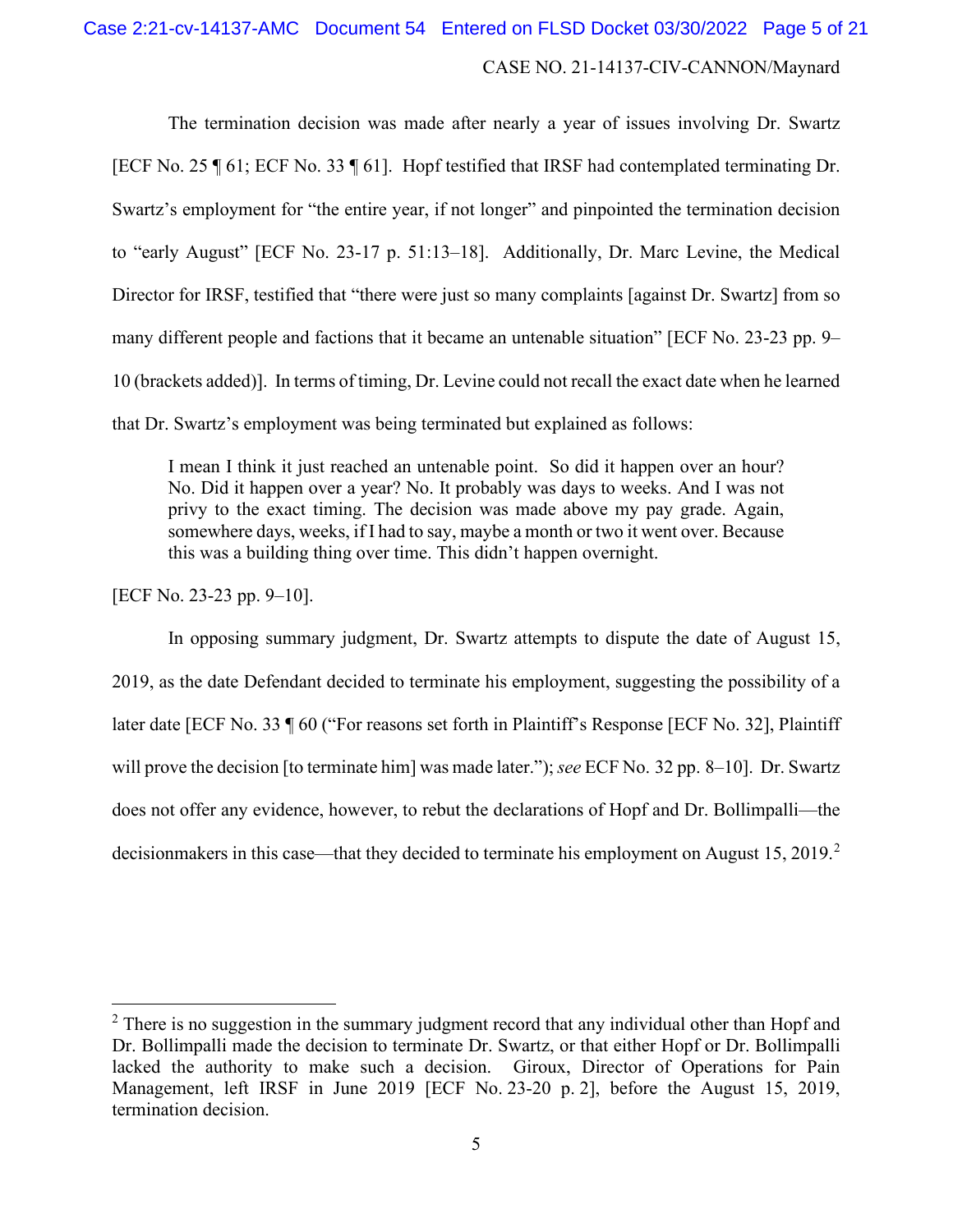#### **C. Dr. Swartz's Alleged Protected Activity**

Dr. Swartz points to four emails that he argues constituted protected activity for purposes of his retaliation claims under the FCA and Florida's Whistleblower Act [ECF No. 32 p. 9; ECF No. 33 ¶ 60; ECF No. 31-1 p. 12 (October 26, 2018 email); ECF No. 31-1 p. 15 (August 16, 2019 email); ECF No. 31-1 p. 14 (August 20, 2019 email); ECF No. 23-13 p. 3 (August 21, 2019 email)]. As discussed below, the Court determines that none of Dr. Swartz's emails constitutes protected activity under the FCA. All four emails are described in turn.

In the fall of 2018, Dr. Swartz became concerned that IRSF's policies on scope of practice for medical assistants and scribes were too restrictive and began advocating for IRSF to allow medical assistants and scribes to enter medication orders [ECF No. 24 ¶¶ 16, 19]. On October 26, 2018, Dr. Swartz sent an email to Dr. Srinivas Bollimpalli, the Vice President of Pain Management for IRSF, in which he expressed concerns about imposing upon doctors the burden of writing their own scripts:

I have read our new policy for Ma directives re notes and scripts. Currently several of our docs do not do notes and do not print scripts. I have been doing most if not all of my patient notes and occasionally creating scripts. Creating scripts is time consuming and totally inefficient to put on the M.d. especially when we are also supervising NP's and Pa's with follow ups, M.R.I. reviews and new patients. There isn't enough time to throw this burden on the M.D. Reviewing the latest policy from our Quality Committee I am interpreting the newest Ma directives as those that are certified can continue to create scripts under my direction as all of their activities fall under my direction anyway by Florida Law. If this is not the case then I anticipate that we will not be able to comply nor like me will they agree to this policy. I am sorry for not answering this earlier in our Quality forum, but have been busy trying to figure out the various problems our group is having, not to mention adding in new procedures.

[ECF No. 31-1 p. 12].

The purpose of the October 26, 2018 email, Dr. Swartz testified, was to seek clarification

on IRSF's medical assistant/scribe policy because he wanted IRSF to be more flexible in allowing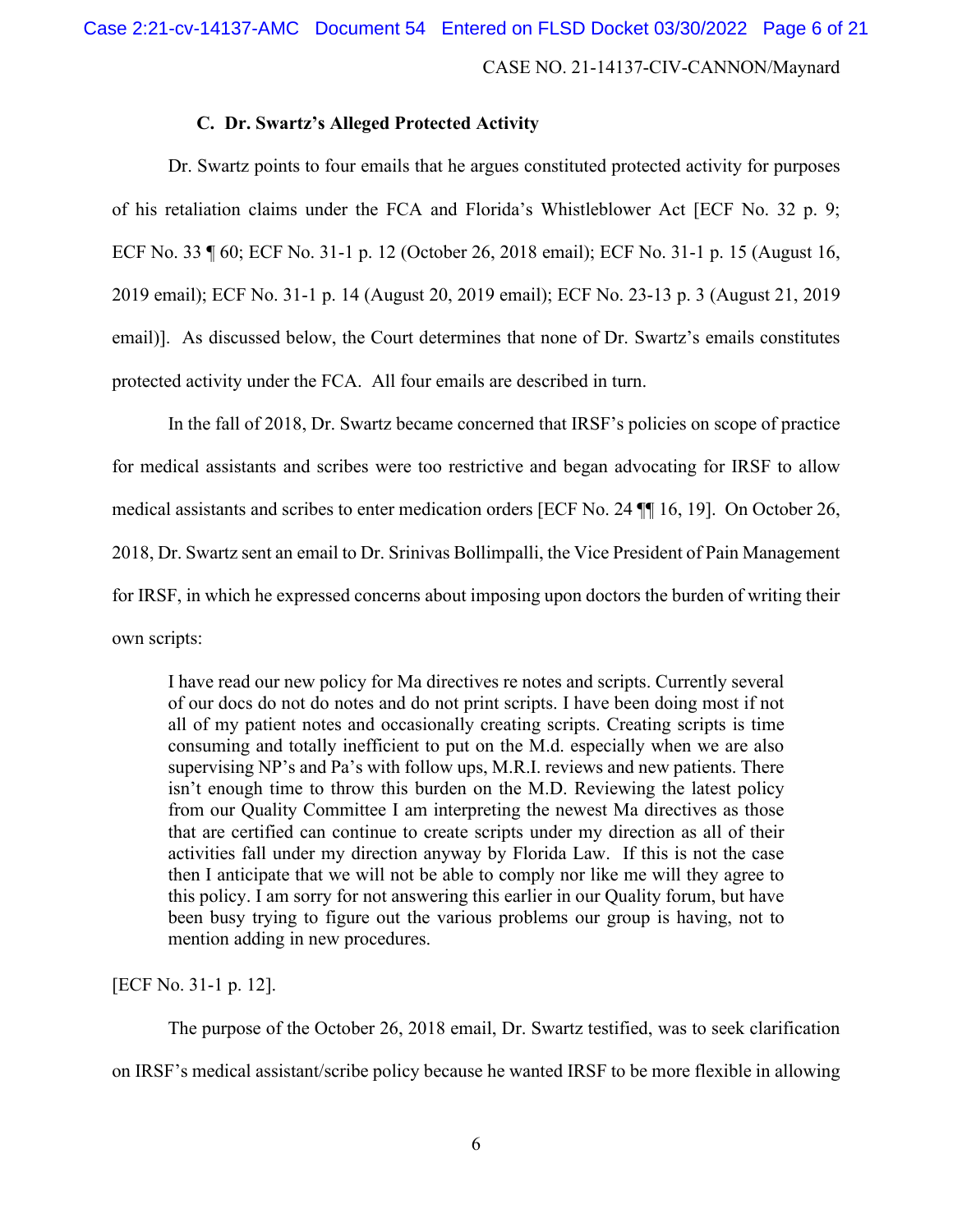# CASE NO. 21-14137-CIV-CANNON/Maynard Case 2:21-cv-14137-AMC Document 54 Entered on FLSD Docket 03/30/2022 Page 7 of 21

medical assistants to write scripts [ECF No. 24 ¶¶ 21–22]. Dr. Swartz explained that, in October 2018, he was not aware of any individual in the medical practice who was not complying with the policy [ECF No. 24 ¶ 23]. On November 30, 2018, IRSF updated the medical assistant/scribe policy so that medical assistants and scribes could enter medication orders [ECF No. 23-34; ECF No. 23-13]. Dr. Swartz agrees that the revised policy resulted from his conversations with IRSF management on this issue [ECF No. 24 ¶ 30].

The second alleged instance of protected conduct was an email that Dr. Swartz sent on August 16, 2019, to Dr. Bollimpalli and Hopf [ECF No. 31-1 p. 15]. In that email, Dr. Swartz stated that IRSF's new internal policy for scribes and medical assistants was "confusing" and indicated that there were "potential compliance concerns" with medical assistants filling out portions of the medical record. That email is reproduced below in pertinent part:

The other topic--M.a. scribe duties--is confusing to me as I myself do not understand or know our policies. I bring this up because several M.a.'s have approached me lately asking what they are supposed to do re chart/patient visit documentation. Their concern is that they are filling out parts of the medical record that the M.D. is supposed to be doing. It is apparent to me that several physicians in our group are doing no charting whatsoever, which based on Quality Care Committee dictates and prior issues with Dr. Martinez' office are potential compliance concerns. IMHO it would be ideal for all M.a's and physicians to be in strict compliance with whatever our policies are. To my understanding this means that the physician inputs the Physical Exam, verifies medications, allergies and all medical and social history while the M.a. can input data to be verified and do the vitals and document HPI.

[ECF No. 31-1 p. 15].

The third instance of alleged protected conduct was an email that Dr. Swartz sent on August 20, 2019, in which Dr. Swartz conveyed to Dr. Bollimpalli his belief that IRSF had a "compliance problem," because only two physicians were regularly inputting their own data into the medical record [ECF No. 31-1 p. 14]. That email states, in relevant part: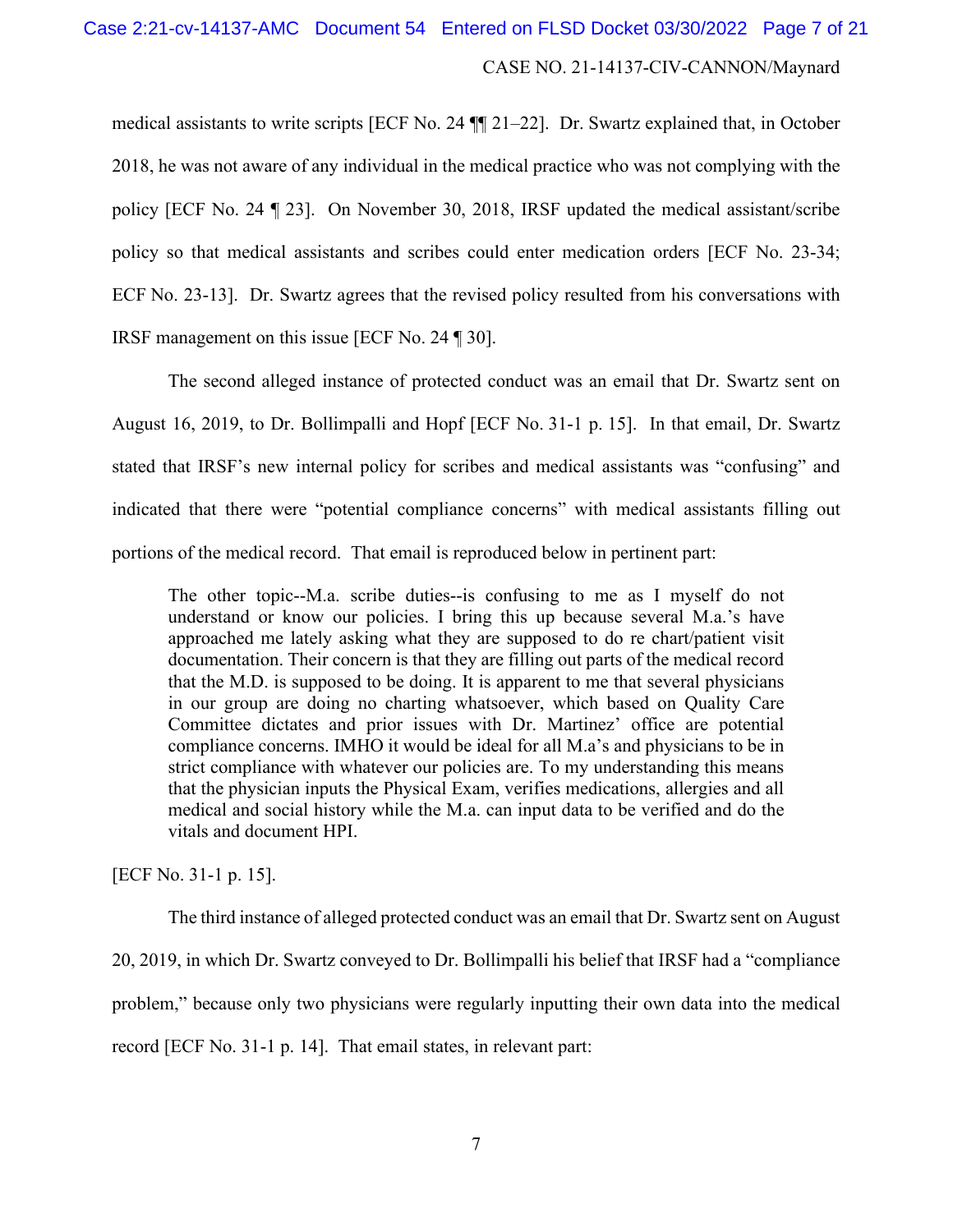#### CASE NO. 21-14137-CIV-CANNON/Maynard

And I welcome your input into our scribe duties as I feel we are definitely not complaint [sic] with three physicians inputting their data (soon to be four with Dr. Warsch joining) and two physicians doing their own thing. I believe this is a compliance problem and will be ongoing, not to mention liability as these two physicians can claim that they didn't agree with what was inputted into the chart by their scribe[s]. Ultimately if all our "scribes--fluoroscopic M.a's" can input all our physical exam, and POC then why are the other three of us at Resolute and Dr. Regenbaum and his partners all doing their charting too? Sid.

[ECF No. 31-1 p. 14].

The fourth and final instance of alleged protected conduct was an email that Dr. Swartz sent on August 21, 2019, to IRSF management (including Dr. Bollimpalli and Hopf), in which he suggested that, if a medical scribe rather than a physician entered information into the medical record after a physical exam, then "there is likely embellishment or fraud being done to fill in necessary parts" [ECF No. 23-13 p. 3]. The email states as follows:

To be clear can the scribe literally fill out the emr physical exam for the physician? And also do POC? I am concerned that when it comes to completely filling out physical exam that Dr. Alvarez and Levine are only telling scribe pertinent positives but the scribe would then have to fill in the "rest" of the physical exam. Otherwise the physical exam is not a full exam so there is likely embellishment or fraud being done to fill in necessary parts of exam and poc or the billing can't be a 99203 or a 99213 or 99214. Honestly it makes no sense to me that we are alloowing [sic] this type of physician non attachment to the progress notes/physical exam/Poc. All of the rest of the docs are doing the work in a compliant manner. I feel that Levine and Alvarez must do their own physical exam, poc, and verifications of data as the rest of us are or there is no standard. I appreciate any guidance you may impart.

[ECF No. 23-13 p. 3].

#### **D. Defendant Communicates its Decision to Terminate Dr. Swartz's Employment**

On August 28, 2019, one week after Dr. Swartz sent his last email raising concerns about the medical assistant/scribe policy, Hopf and Wilson held a call with Dr. Swartz to communicate the earlier made decision that his employment contract was being terminated [ECF No. 24 ¶ 43]. Hopf testified that she coordinated the details of the phone call with Wilson in advance, and the two prepared a script to read during the call to advise Dr. Swartz that "the company has made a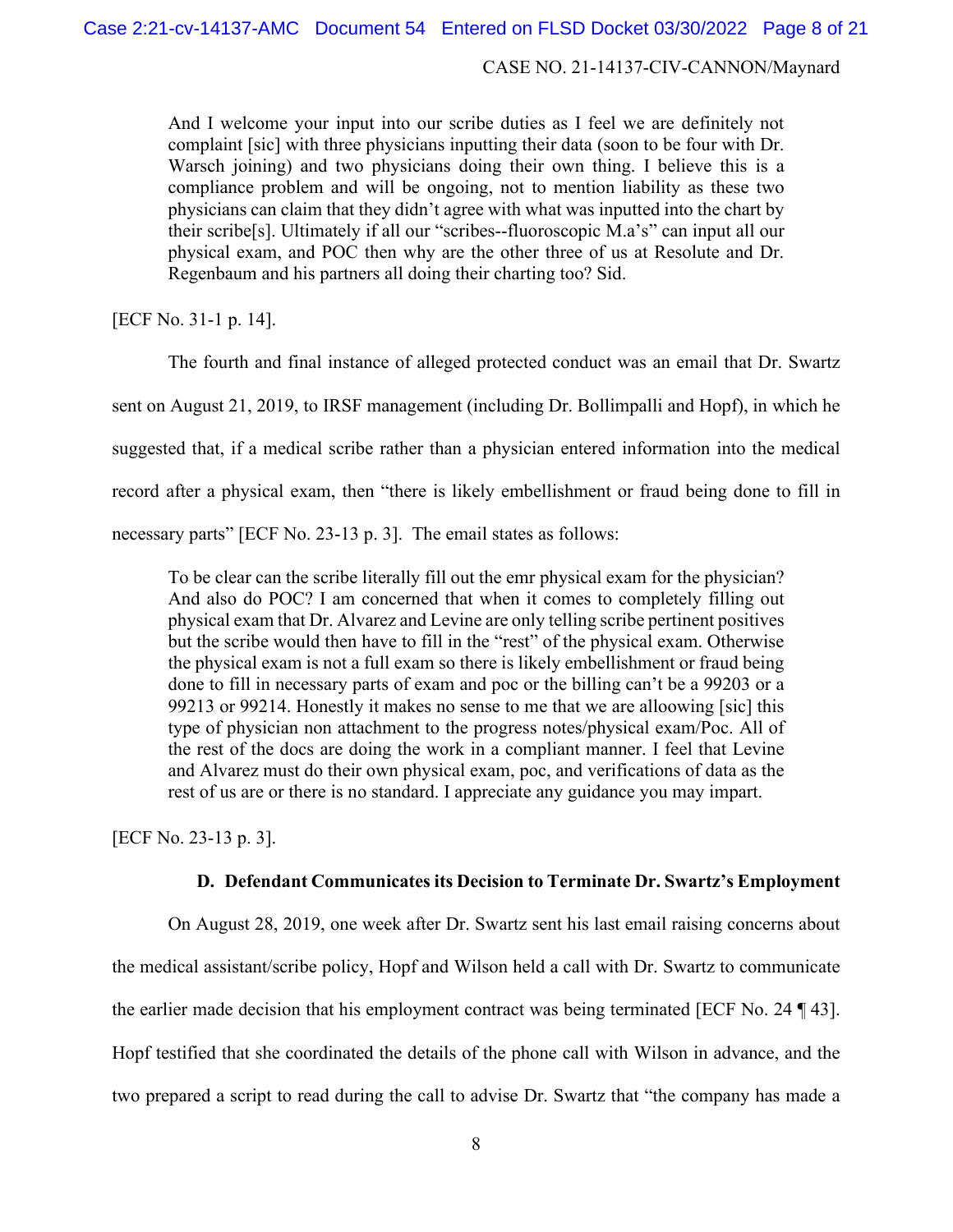# CASE NO. 21-14137-CIV-CANNON/Maynard Case 2:21-cv-14137-AMC Document 54 Entered on FLSD Docket 03/30/2022 Page 9 of 21

decision to terminate your agreement without cause, pursuant to section 4(b) of your employment agreement" [ECF No. 23-18; ECF No. 23-30 ¶ 5]. Both Hopf and Wilson testified that Dr. Swartz voluntarily resigned before the script was fully read, but Dr. Swartz disputes this, stating that he resigned after the call concluded [ECF No. 25 ¶ 71; ECF No. 33 ¶ 71]. That same day, Dr. Swartz notified Hopf and Wilson via email that he was resigning [ECF No. 23-14]. Dr. Swartz testified that he resigned because he "didn't want a black mark against my name when I was trying to get a job as a physician" [ECF No. 24 ¶ 48].

#### **E. Procedural History**

In March 2021, Dr. Swartz filed a two-count complaint against Defendant, asserting one claim arising under federal law for retaliation in violation of the False Claims Act (FCA), 31 U.S.C. § 3730(h)(2), and one count arising under Florida law for relation in violation of the Florida Whistleblower Act, Fla. Stat § 448.102(3) [ECF No. 1 ¶¶ 38–45].

Defendant now moves for summary judgment on both counts [ECF No. 26].

#### **LEGAL STANDARD**

Summary judgment is appropriate where there is "no genuine issue as to any material fact [such] that the moving party is entitled to judgment as a matter of law." *Celotex Corp. v. Catrett*, 477 U.S. 317, 322 (1986); Fed R. Civ. P. 56(a). An issue of fact is "material" if it might affect the outcome of the case under the governing law. *See Anderson v. Liberty Lobby, Inc.*, 477 U.S. 242, 248 (1986). It is "genuine" if the evidence could lead a reasonable jury to find for the non-moving party. *See Matsushita Elec. Indus. Co. v. Zenith Radio Corp.*, 475 U.S. 574, 587 (1986).

At summary judgment, the moving party has the burden of proving the absence of a genuine issue of material fact, and all factual inferences are drawn in favor of the non-moving party. *See Allen v. Tyson Foods Inc.*, 121 F.3d 642, 646 (11th Cir. 1997). The Court, in ruling on a motion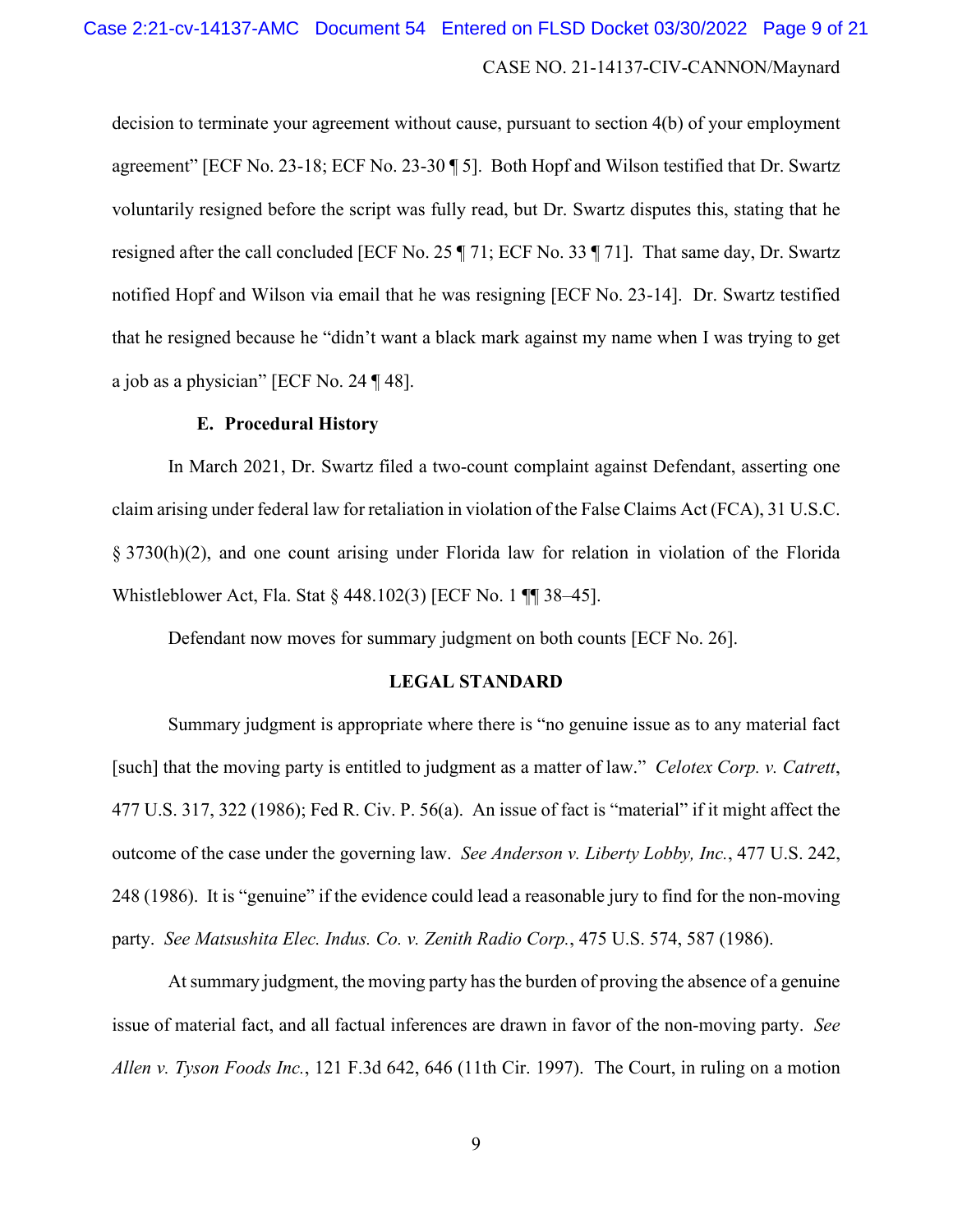# CASE NO. 21-14137-CIV-CANNON/Maynard Case 2:21-cv-14137-AMC Document 54 Entered on FLSD Docket 03/30/2022 Page 10 of 21

for summary judgment, "need consider only the cited materials, but it may consider other materials in the record." Fed. R. Civ. P.  $56(c)(3)$ . The non-moving party's presentation of a "mere existence" of a scintilla of evidence" in support of its position is insufficient to overcome summary judgment. *Anderson*, 477 U.S. at 252.

"For factual issues to be considered genuine, they must have a real basis in the record." *Mann v. Taser Int'l, Inc.*, 588 F.3d 1291, 1303 (11th Cir. 2009) (internal quotation marks omitted). Speculation or conjecture cannot create a genuine issue of material fact. *Cordoba v. Dillard's, Inc.*, 419 F.3d 1169, 1181 (11th Cir. 2005). The moving party has the initial burden of showing the absence of a genuine issue as to any material fact*. Clark v. Coats & Clark, Inc.*, 929 F.2d 604, 608 (11th Cir. 1991). In assessing whether the moving party has met this burden, the court must view the movant's evidence and all factual inferences arising from it in the light most favorable to the non-moving party. *Denney v. City of Albany*, 247 F.3d 1172, 1181 (11th Cir. 2001). Once the moving party satisfies its initial burden, the burden shifts to the non-moving party to come forward with evidence showing a genuine issue of material fact that precludes summary judgment. *Bailey v. Allgas, Inc.*, 284 F.3d 1237, 1243 (11th Cir. 2002); Fed. R. Civ. P. 56(e).

#### **DISCUSSION**

Defendant moves for summary judgment as to both counts of Dr. Swartz's Complaint. Defendant argues that Dr. Swartz has failed to show that (1) he engaged in protected conduct within the meaning of the False Claims Act or Florida's Whistleblower Act or (2) that his termination was caused by his alleged protected activity [ECF No. 26 pp. 5–12]. To qualify for protection for retaliation under the False Claims Act, a plaintiff must show (1) that he was engaged in protected conduct and (2) the employer retaliated against him because of that protected conduct. *See Hickman v. Spirit of Athens, Alabama, Inc.*, 985 F.3d 1284, 1288 (11th Cir. 2021); *see also*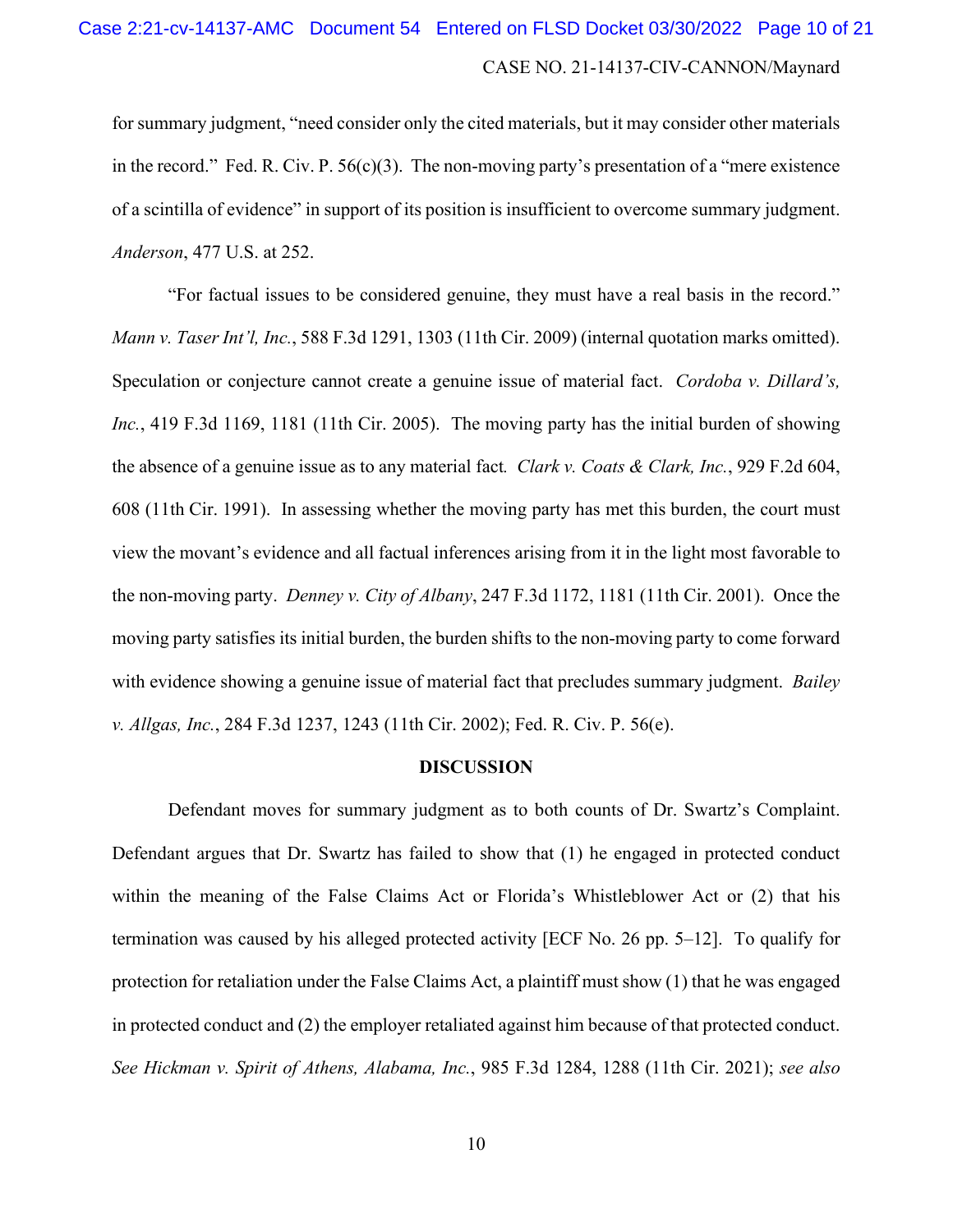# CASE NO. 21-14137-CIV-CANNON/Maynard Case 2:21-cv-14137-AMC Document 54 Entered on FLSD Docket 03/30/2022 Page 11 of 21

*Mack v. Augusta-Richmond Cnty.*, 148 F. App'x 894, 896–97 (11th Cir. 2005). Likewise, to establish a claim under the Florida Whistleblower Act, a plaintiff must show that: "(1) he engaged in protected activity; (2) he suffered an adverse employment action; and (3) there is a causal relation between the two events." *Chaudhry v. Adventist Health Sys. Sunbelt, Inc.*, 305 So. 3d 809, 814–15 (Fla. Dist. Ct. App. 2020) (citation and quotation marks omitted).

The Court agrees with Defendant that Dr. Swartz has failed to show that any of Dr. Swartz's emails, sent on October 26, 2018, and August 16, 20, and 21 of 2019, constitute protected activity under the False Claims Act. The Court determines, however, that Dr. Swartz has shown at least a factual question exists as to whether his August 2019 emails constitute protected activity under the Florida Whistleblower Act. Even so, regardless of Dr. Swartz's protected activity under the Florida Whistleblower Act, and assuming the existence of protected activity in emails sent by Dr. Swartz on August 16, 20, 21 of 2019 for purposes of the False Claims Act, Dr. Swartz's claims still fail because there is no genuine dispute of material fact that Defendant decided to terminate Dr. Swartz before he engaged in any alleged protected conduct.

#### **A. Protected Activity**

#### **1. False Claims Act**

Protected activity is defined under the False Claims Act as either (1) "lawful acts done by the employee . . . in furtherance of an action under [the False Claims Act]," or (2) "other efforts to stop 1 or more violations of [the False Claims Act]." *United States v. HPC Healthcare, Inc.*, 723 F. App'x 783, 791 (11th Cir. 2018) (quoting 31 U.S.C. § 3730(h)). Under the first prong, the Eleventh Circuit has explained that the relevant inquiry is whether an employee's "complaints of illegal activity occurred when there was a distinct possibility that she or the government would sue the defendants under the False Claims Act." *U.S. ex rel. Sanchez v. Lymphatx, Inc.*, 596 F.3d 1300,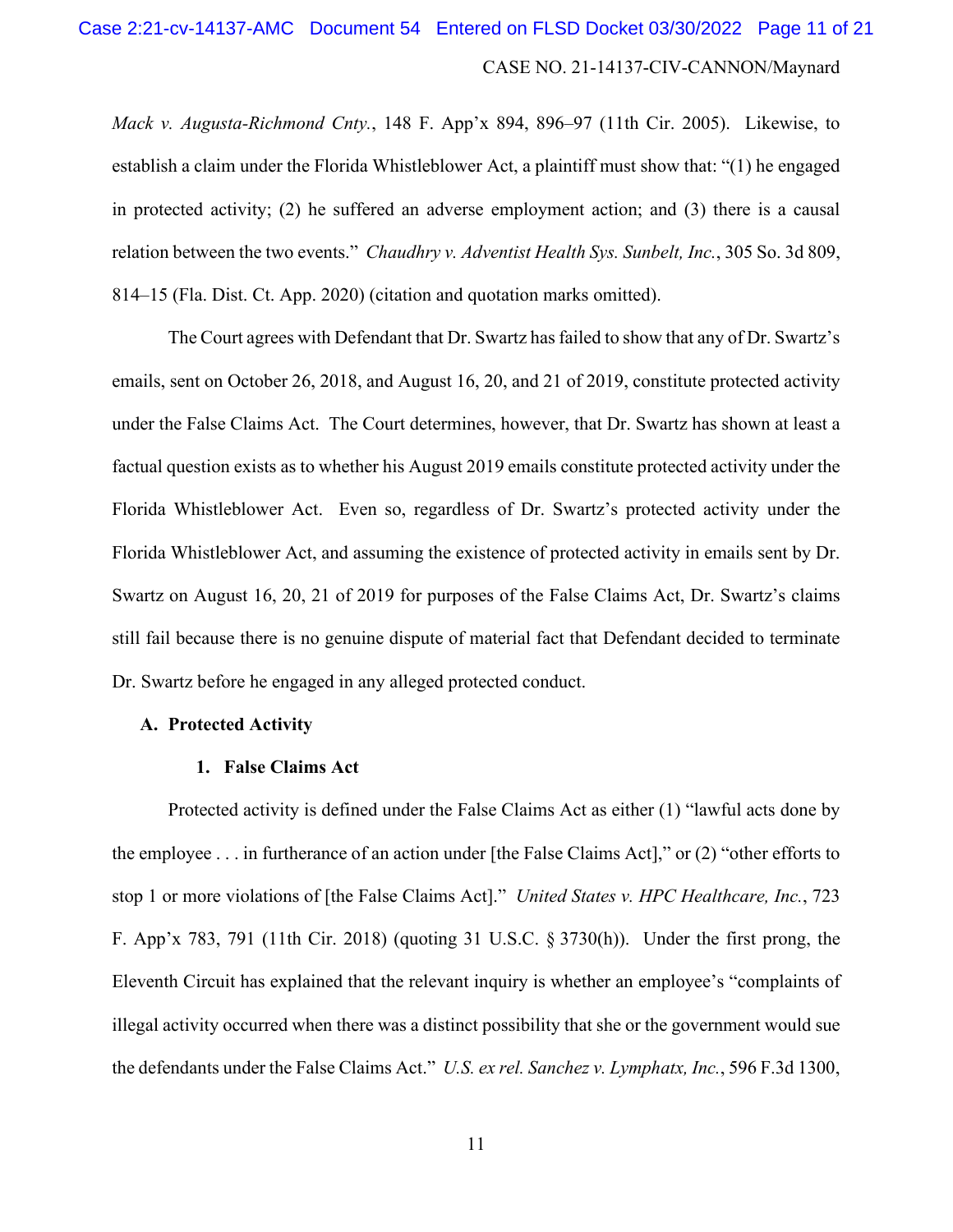# CASE NO. 21-14137-CIV-CANNON/Maynard Case 2:21-cv-14137-AMC Document 54 Entered on FLSD Docket 03/30/2022 Page 12 of 21

1303–04 (11th Cir. 2010). The second prong, which defines protected activity as "other efforts to stop 1 or more violations," was added by Congress in 2009 and  $2010<sup>3</sup>$  $2010<sup>3</sup>$  $2010<sup>3</sup>$  but the Eleventh Circuit "has not yet considered what the new language means for would-be plaintiffs." *Hickman*, 985 F.3d at 1288. Nonetheless, the Eleventh Circuit has held that plaintiffs must, at minimum, "show that the activity they were fired over had something to do with the False Claims Act—or at least that a reasonable person might have thought so." *Id.* "It is not enough for an employee to suspect fraud; it is not even enough to suspect misuse of federal funds . . . an employee must suspect that her employer has made a false claim to the federal government." *Id.*

Construing the allegations in the light most favorable to Dr. Swartz, Dr. Swartz has failed to show that he engaged in protected conduct under the False Claims Act. Dr. Swartz cites to four emails that he sent to IRSF management as examples of protected conduct: the October 26, 2018 email, and the emails sent on August 16, 20, and 21 of 2019 [ECF No. 32 pp. 6–8]. In his view, these emails "sounded the alarm about improperly prepared medical records that lead to billing the federal government Medicare program and all other payers" [ECF No. 32 p. 6]. Defendant urges otherwise, arguing that none of the emails alleges any actual false claim to the federal government and therefore does not qualify as protected activity within the meaning of either statute [ECF No. 26 p. 8 (characterizing the emails as "mere[] grumbl[ing] about potential compliance concerns")].

The Court reviews these emails in turn.

First, Dr. Swartz's October 26, 2018 email does not constitute protected conduct under either the FCA or Florida's Whistleblower Act because Dr. Swartz was not objecting to any illegal

<span id="page-11-0"></span><sup>3</sup> *See* Dodd-Frank Wall Street Reform and Consumer Protection Act, Pub. L. 111-203, § 1079 A(c), 124 Stat. 1376, 2079 (2010); Fraud Enforcement and Recovery Act of 2009, Pub. L. No. 111-21, § 4(d), 123 Stat. 1617, 1624 (2009).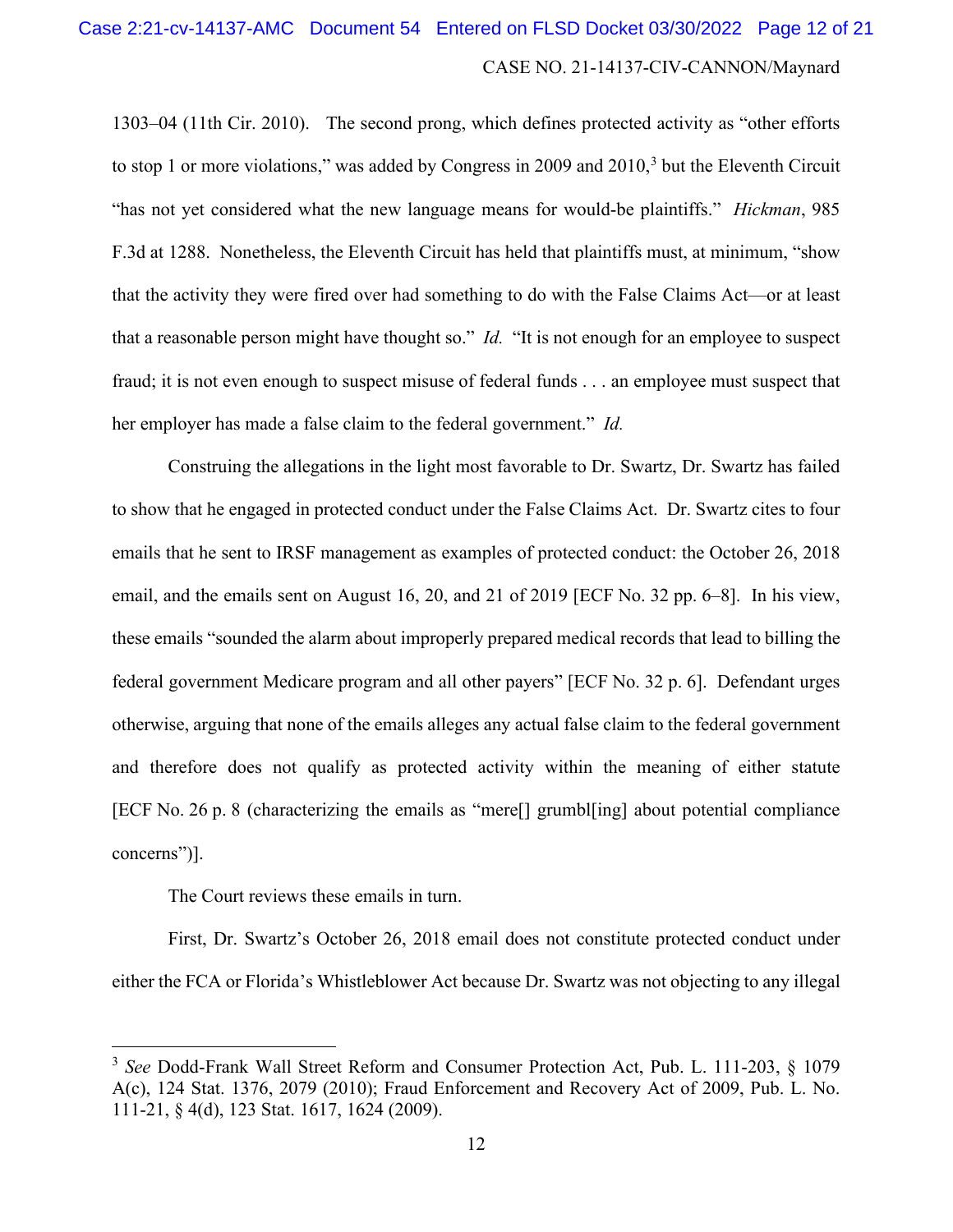# CASE NO. 21-14137-CIV-CANNON/Maynard Case 2:21-cv-14137-AMC Document 54 Entered on FLSD Docket 03/30/2022 Page 13 of 21

activity, much less to a false claim for payment to the government. It is undisputed that the purpose of Dr. Swartz's October 26, 2018 email was to seek clarification regarding IRSF's medical assistant/scribe policy and to advocate for a *more* flexible policy than what IRSF allowed [ECF No. 24 ¶¶ 21–22]. Dr. Swartz testified that, at the time he sent the October 28, 2018 email, he was not aware of any individual in the medical practice who was not complying with IRSF's policy [ECF No. 24 ¶ 23]. Indeed, Dr. Swartz agrees that, when IRSF issued a revised policy for medical assistants, it was "put in place as a result[] of the conversations he was having about [medical assistants] and their compliance with Florida Law" [ECF No. 24 ¶ 30 (brackets added)]. The October 28, 2018, email, therefore, does not constitute protected activity, because Dr. Swartz did not object to any alleged unlawful practice at the time, much less a submission of a false claim to the federal government.

Second, Dr. Swartz's August 2019 emails are slightly more concrete in their reference to "compliance" concerns in general, but they too do not contain any allegation that his employer had submitted false claims for payment to the federal government [ECF No. 31-1 pp. 14, 15; ECF No. 23-13 p. 3]. As quoted above, the emails reference "compliance" concerns related to physicians failing to fill out medical records and leaving that work for medical assistants/scribes. They do not, however, reference submitting false claims for payment to the government, the FCA, or any other federal program or federal or state law. The closest reference in the emails to a possible violation of law is a statement in the August 21, 2019 email that there is "likely embellishment or fraud being done to fill in necessary parts of exam and poc or the billing can't be a 99203 or a 99213 or 9921[4](#page-12-0)" [ECF No. 23-13 p. 3].<sup>4</sup> Even that reference, however, does not

<span id="page-12-0"></span><sup>&</sup>lt;sup>4</sup> This is consistent with Dr. Swartz deposition testimony in which he stated his belief that (1) IRSF's policy regarding medical assistants/scribes could lead to "fraud"; and (2) "I think I was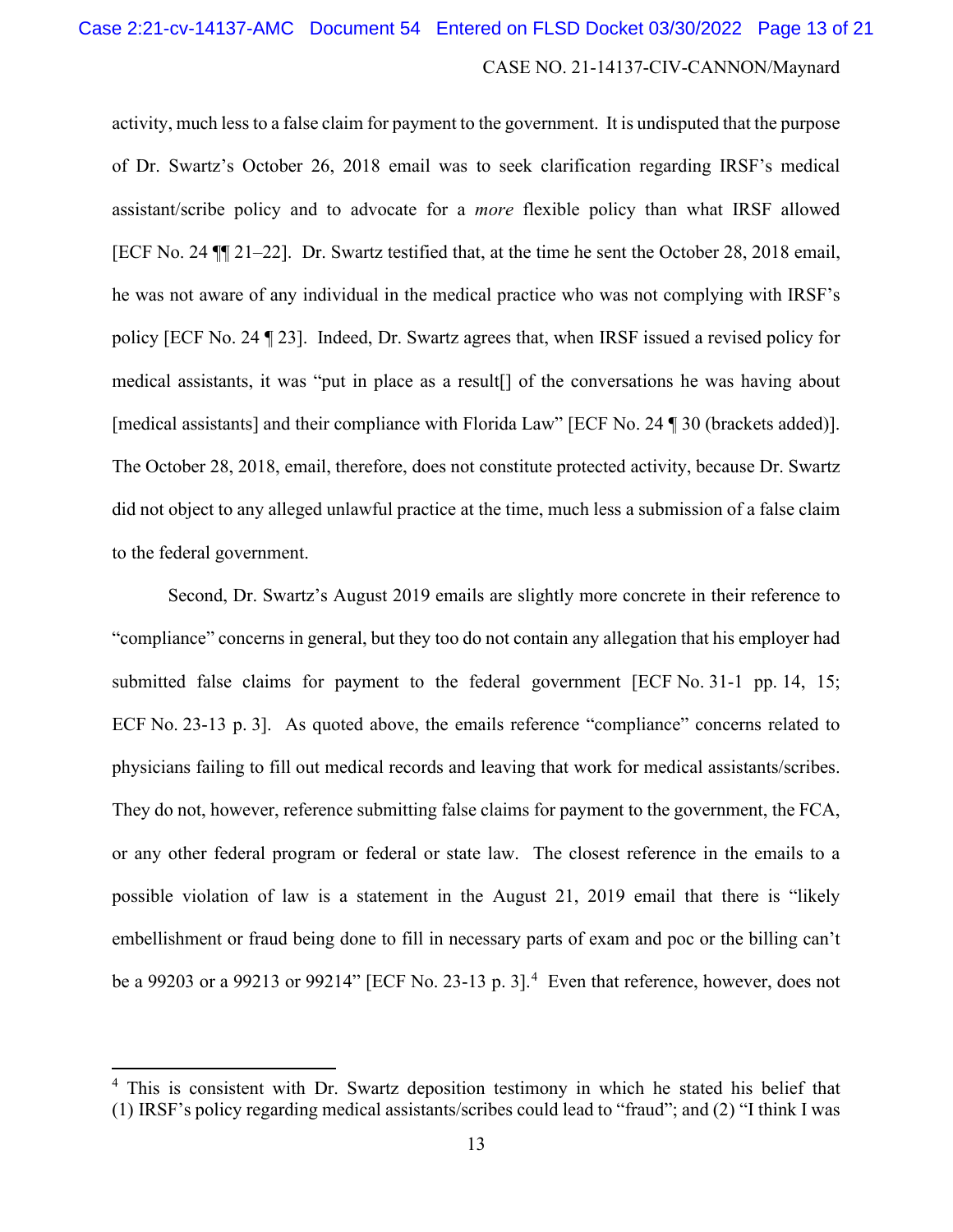# CASE NO. 21-14137-CIV-CANNON/Maynard Case 2:21-cv-14137-AMC Document 54 Entered on FLSD Docket 03/30/2022 Page 14 of 21

speak in any discernable way to the submission of a false claim for payment to the federal government. As the Eleventh Circuit has stated, it is not enough for an employee to "suspect fraud" or "suspect misuse of federal funds." *Hickman*, 985 F.3d at 1288. Rather, "an employee must suspect that her employer has made a false claim to the federal government," *id.*, and in this case, as best the Court can tell, the record does not satisfy that standard under the False Claims Act.

#### **2. Florida Whistleblower Act**

As to whether Dr. Swartz engaged in protected activity for purposes of the Florida Whistleblower Act, taking the evidence in the light most favorable to Dr. Swartz, there is record evidence as to the August 2019 emails only that Dr. Swartz at least held a "good faith, objectively reasonable belief" that Defendant's medical assistant/scribe policies violated the law. *Aery v. Wallace Lincoln-Mercury, LLC*, 118 So. 3d 904, 916 (Fla. Dist. Ct. App. 2013).

Under the Florida Whistleblower Act, for a plaintiff to show he engaged in protected activity, the plaintiff must show that he "[o]bjected to, or refused to participate in, any activity, policy, or practice of the employer which is in violation of a law, rule, or regulation." Fla. Stat. § 448.102(3). The Florida Whistleblower Act defines "law, rule, or regulation" as "any statute or ordinance or any rule or regulation adopted pursuant to any federal, state, or local statute or ordinance applicable to the employer and pertaining to the business." Fla Stat. § 448.101(4).

Florida appellate courts disagree about what an employee must show to establish that he engaged in protected activity. *Compare Aery*, 118 So. 3d 904 (holding that all an employee must show is "'a good faith, objectively reasonable belief that  $h[i]$  activity is protected by the statute'")

fired as a result of the corporation not wanting to do compliance and not wanting to do the right thing" [ECF No. 31-2 pp. 174, 179].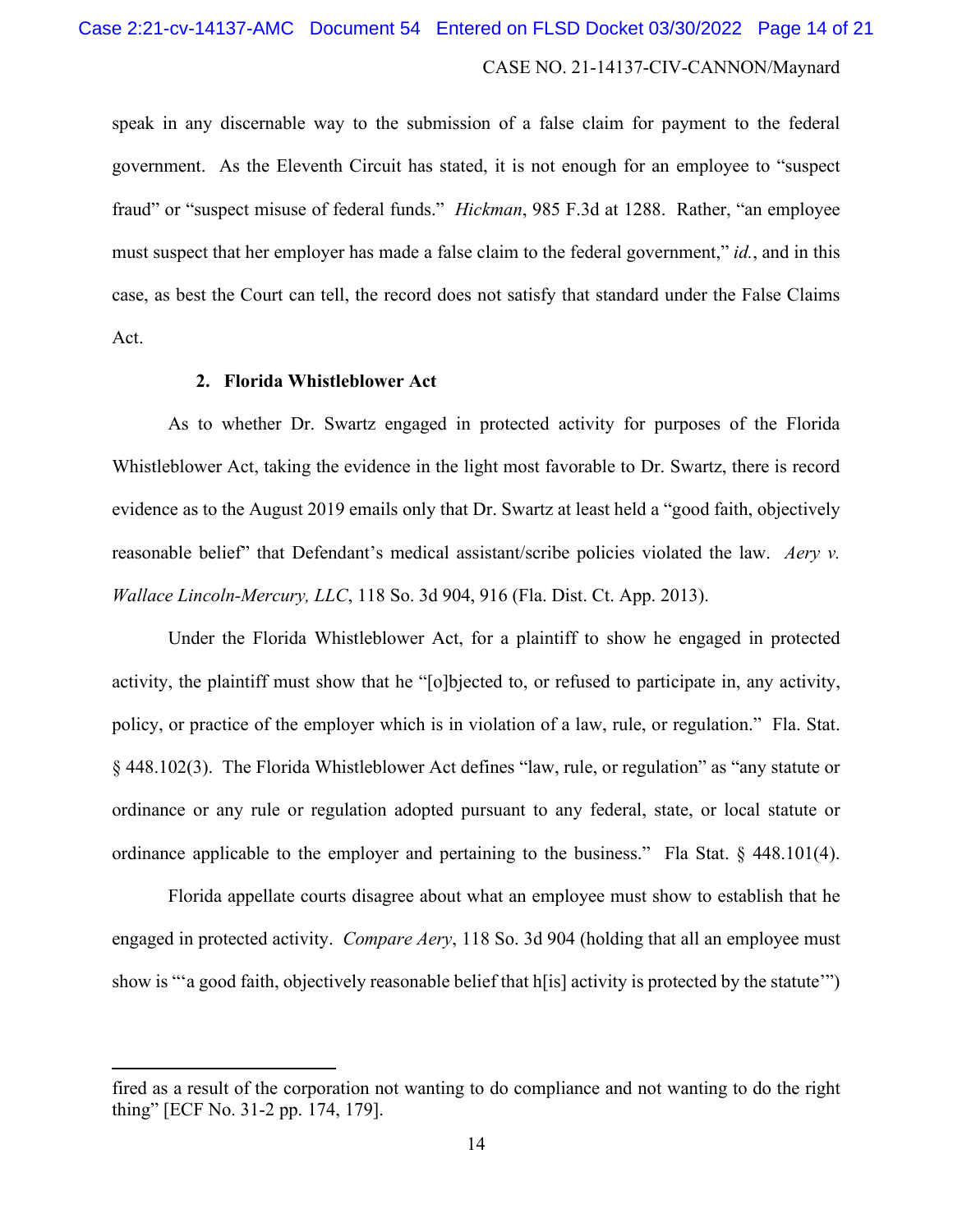## CASE NO. 21-14137-CIV-CANNON/Maynard Case 2:21-cv-14137-AMC Document 54 Entered on FLSD Docket 03/30/2022 Page 15 of 21

(quoting *Luna v. Walgreen Co.*, 575 F. Supp. 2d 1326, 1343 (S.D. Fla. 2008)), *with Kearns v. Farmer Acquisition Co.*, 157 So. 3d 458, 465 (Fla. Dist. Ct. App. 2015) (disagreeing with *Aery* and stating in dicta that an employee "must prove that he objected to an actual violation of law or that he refused to participate in activity that would have been an actual violation of law"). "[T]he Florida Supreme Court has not resolved the disagreement." *Butterfield v. JetBlue Airways Corp.*, No. 20-13473, 2022 WL 291003, at \*5 (11th Cir. Feb. 1, 2022).

The Court takes no position on whether Defendant's alleged practices violated the law. Instead, applying the more lenient standard articulated in *Aery*, [5](#page-14-0) the Court concludes that Dr. Swartz has shown a factual issue as to whether he had a "good faith, objectively reasonable belief" that he was engaging in protected activity for purposes of the Florida Whistleblower Act when he complained to IRSF management in August 2019 about compliance issues with medical assistants and scribes. Dr. Swartz submitted a sworn declaration, in which he averred that "[i]t was clear to me over time that both Dr. Levine and Dr. Alvarez were using either the medical Assistants or a registered nurse to do their charting, using their passwords and thus create[ing] billing fraud" [ECF No. 31-1 ¶ 20]. This parallels Dr. Swartz's deposition testimony, where he was asked whether it would violate the law for a physician to "have his medical assistant fill out the notations in the medical record"—as Dr. Swartz alleged was occurring at IRSF—and in response to which Dr. Swartz stated: "I do believe that that would be fraud" [ECF No. 31-2 pp. 173–174]. Construed in the light most favorable to Dr. Swartz, therefore, his August 2019 emails show that he was concerned with at least some compliance failure at IRSF, which he believed could lead to "embellishment or fraud" [ECF No. 23-13 p. 3].

<span id="page-14-0"></span><sup>5</sup> *See Thomas v. Tyco Int'l Mgmt. Co., LLC*, 262 F. Supp. 3d 1328, 1340 n.6 (S.D. Fla. 2017) ("*Aery* remains the controlling law on the issue because the discussion concerning the actual violation standard in *Kearns* was only in dicta.").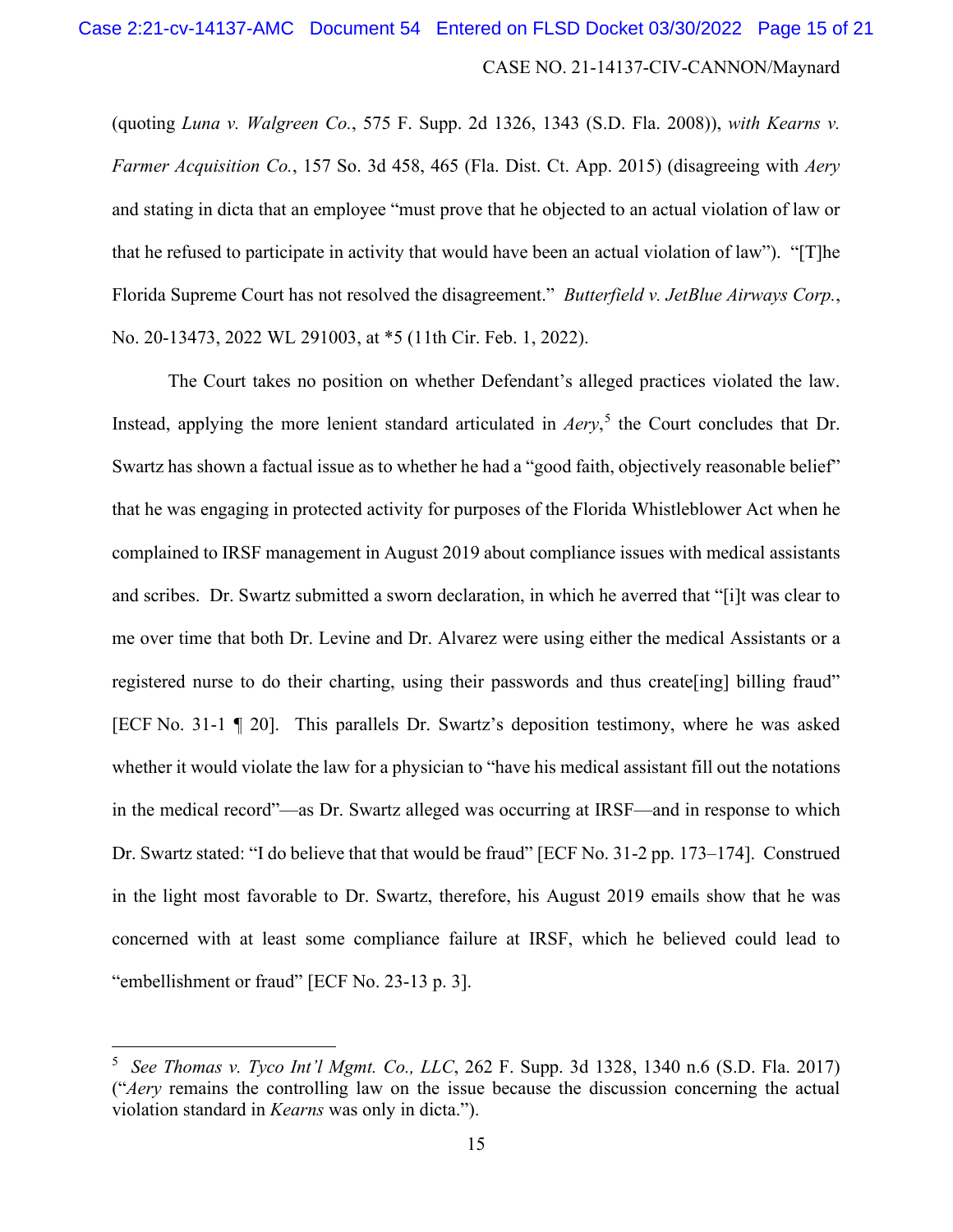# CASE NO. 21-14137-CIV-CANNON/Maynard Case 2:21-cv-14137-AMC Document 54 Entered on FLSD Docket 03/30/2022 Page 16 of 21

On this record, the Court determines that—for purposes of the Florida Whistleblower Act only—Dr. Swartz has shown at least a factual question as to whether he had a "good faith, reasonable belief" that he was engaged in protected activity. *See Aery*, 118 So. 3d at 916 (holding that an employee who "immediately and repeatedly" reported concerns to his employer about alleged illegal conduct had shown a good faith, objectively reasonable belief that he was engaged in protected activity, and explaining that it was "not necessary that [the plaintiff] provide his employer with statutory and case law citations to support his claim of illegal conduct"); *see also Ritenour v. AmeriGas Propane, Inc.*, No. 18-CV-80574, 2019 WL 2008675, at \*7 (S.D. Fla. Mar. 15, 2019) (applying *Aery* and concluding that a plaintiff held an objectively reasonable belief that his employer was engaged in a violation of the law based upon the plaintiff's testimony that his employer was "blatantly ripping off customers" and engaged in conduct the plaintiff believed to be "freaking illegal"). Accordingly, for purposes of the Florida Whistleblower Act only, the Court determines that Dr. Swartz has at least shown the existence of a factual question as to whether he engaged in protected activity by sending his August 2019 emails.

#### **B. Causation**

Regardless of whether Dr. Swartz engaged in protected activity within the meaning of the False Claims Act or Florida's Whistleblower Act, Plaintiff's retaliation claims still fail because the undisputed record evidence establishes that Defendant's decision to terminate Dr. Swartz preceded any alleged protected conduct.

A "but-for causation standard applies to claims under the antiretaliation provision of the False Claims Act just as it does to the antiretaliation provision of Title VII and the antidiscrimination provision of the ADEA." *Nesbitt v. Candler Cnty.*, 945 F.3d 1355, 1359

16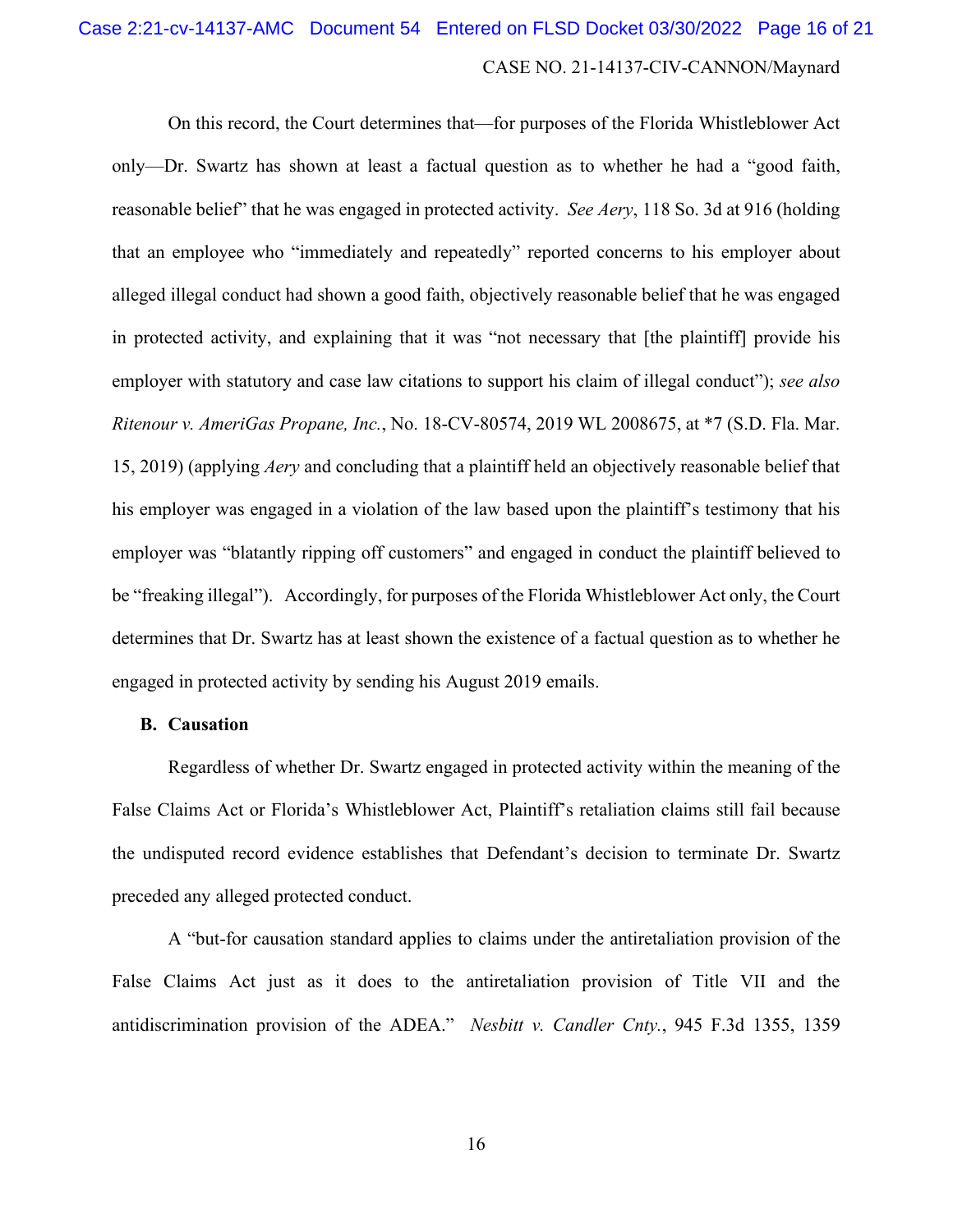(11th Cir. 2020); *see Chaudhry*, 305 So. 3d at 817 (holding that a "but-for" causation standard also applies when analyzing retaliation claims under the Florida Whistleblower Act).

 "In order to prevail on a retaliation claim, a plaintiff must establish the requisite causal connection between [his] statutorily protected conduct and the adverse employment action." *Clover v. Total Sys. Servs., Inc.*, 176 F.3d 1346, 1354 (11th Cir. 1999). "To establish that causal connection, a plaintiff need only show 'that the protected activity and the adverse action were not wholly unrelated.'" *Id.* (quoting *Simmons v. Camden Cty. Bd. of Educ.*, 757 F.2d 1187, 1189 (11th Cir. 1985)). At a minimum, however, "[t]o establish the necessary causal connection under § 3730(h)(1), the plaintiff must show that the employer was at least aware of the protected activity." *Reynolds v. Winn-Dixie Raleigh Inc.*, 620 F. App'x 785, 792 (11th Cir. 2015) (citing *U.S. ex rel. Sanchez v. Lymphatx, Inc.*, 596 F.3d 1300, 1304 (11th Cir. 2010). "This minimum proof stems from the important requirement that 'the employer was actually aware of the protected expression at the time it took adverse employment action.'" *Griffin v. GTE Fla., Inc.*, 182 F.3d 1279, 1284 (11th Cir. 1999) (quoting *Goldsmith v. City of Atmore*, 996 F.2d 1155, 1163 (11th Cir. 1993)). A plaintiff must present more than "mere curious timing coupled with speculative theories." *Raney v. Vinson Guard Serv., Inc.*, 120 F.3d 1192, 1197 (11th Cir. 1997).

Defendant argues that summary judgment is warranted in its favor because the "undisputed facts show that IRSF made the decision to terminate Dr. Swartz prior to his August 2019 complaints[,] which he claims constitutes his protected activity in this matter" [ECF No. 26 p. 5 (brackets added)].<sup>[6](#page-16-0)</sup> The record, construed in a light most favorable to Dr. Swartz, confirms this

<span id="page-16-0"></span><sup>&</sup>lt;sup>6</sup> Defendant initially took the position that no adverse action occurred because Dr. Swartz voluntarily resigned during the phone call with Hopf and Scott Wilson—before they could tell him that he was being terminated [ECF No. 26 pp. 3–5]. Dr. Swartz challenged this assertion in his Response in Opposition, arguing that both Hopf and Wilson testified that they had no recollection whether Dr. Swartz verbally resigned during the phone call [ECF No. 32 pp. 3–6]. Defendant did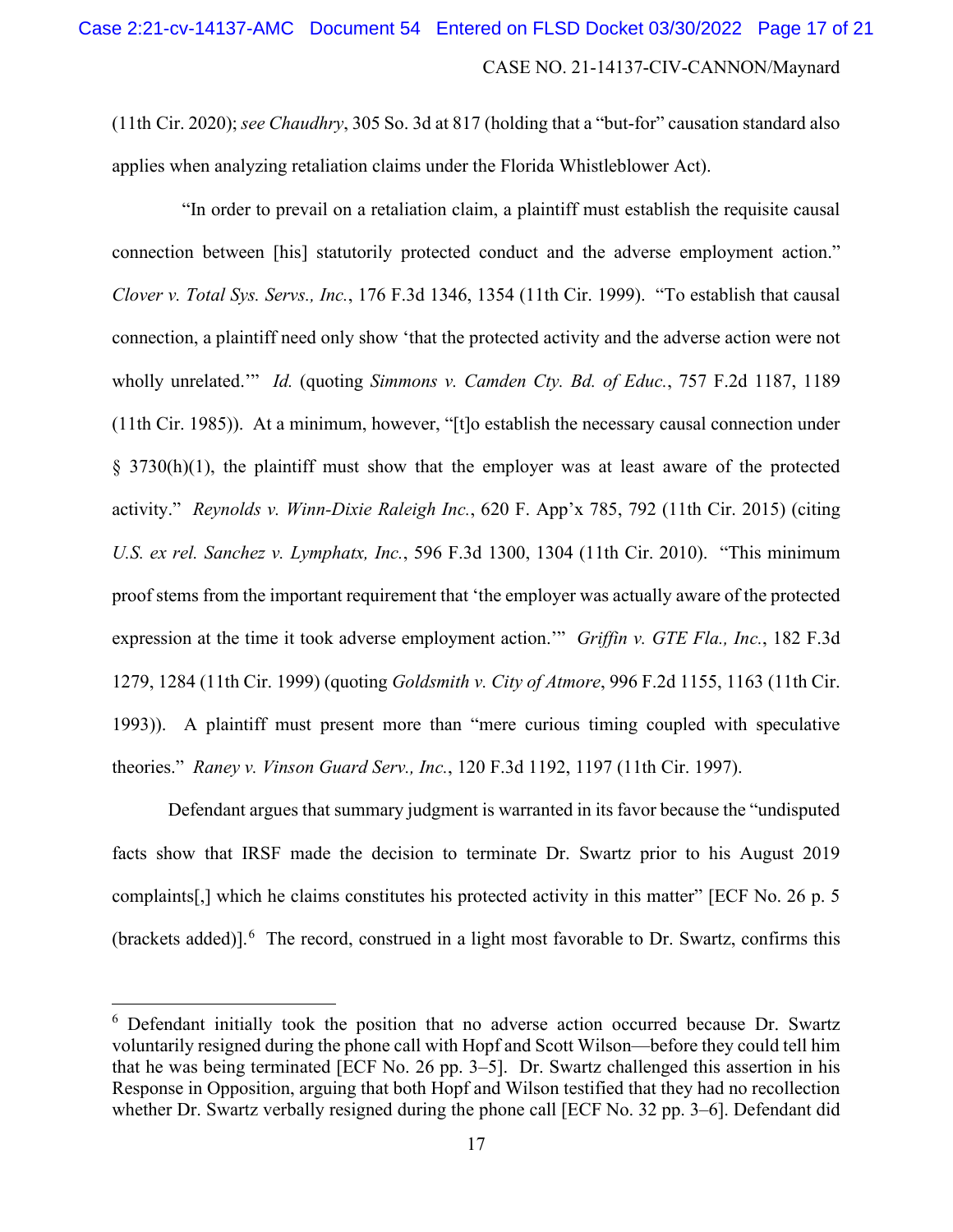# CASE NO. 21-14137-CIV-CANNON/Maynard Case 2:21-cv-14137-AMC Document 54 Entered on FLSD Docket 03/30/2022 Page 18 of 21

timeline of events. On August 14, 2019, Hopf and Dr. Bollimpalli scheduled a meeting for August 15, 2019, at 4:30 p.m. to discuss the issue of Dr. Swartz's signed prescription pads [ECF No. 23-25 p. 1]. On August 15, 2019, Hopf and Dr. Bollimpalli held their weekly call, discussed Dr. Swartz's clinical concerns and the issue of the signed prescription pad, and then decided to terminate Dr. Swartz's employment [ECF No. 23-35; ECF No. 23-30 ¶ 4]; ECF No. 25 ¶ 59; ECF No. 33 ¶ 59]. Both Hopf and Dr. Bollimpalli submitted sworn declarations that the decision to terminate Dr. Swartz's employment occurred during the August 15, 2019, weekly call [ECF No. 23-31  $\P$ ] 10–11; ECF No. 23-30  $\P$ ] 3–5], and Dr. Swartz has provided no evidence to rebut these declarations or to otherwise create a triable issue of fact on this issue.<sup>[7](#page-17-0)</sup>

The first instance of Dr. Swartz's alleged protected activity occurred one day after the termination decision, on August 16, 2019, when Dr. Swartz emailed Dr. Bollimpalli regarding Dr. Swartz's "confusion" about IRSF's internal policy for scribes and medical assistants [ECF No. 31-1 p. 15]. Thus, Defendant could not have been aware of Dr. Swartz's alleged protected activity because his email was sent after the date on which the record evidence

not respond to Dr. Swartz's challenge on this point in its Reply. The Court accepts that Plaintiff's termination constitutes an adverse action within the meaning of the FCA and Florida's Whistleblower Act.

<span id="page-17-0"></span> $7$  It bears noting that Dr. Swartz does not directly challenge Defendant's assertion that the termination decision was made on August 15, 2019 [ECF No. 26 p. 6; ECF No. 32 pp. 8–10]. At most, Dr. Swartz insinuates that, because the termination decision was not implemented until August 28, 2019, and because Hopf and Dr. Bollimpalli met every Wednesday, a jury "might well conclude that the decision to terminate Dr. Swartz was made on Wednesday, August 21, 2019" after the last of Dr. Swartz's emails about medical billing [ECF No. 32 pp. 7–8]. Other than speculating about when the termination decision occurred, however, Dr. Swartz does not allege any specific facts or offer evidence to rebut the sworn declarations of Hopf and Dr. Bollimpalli, both of whom aver that the termination decision occurred on August 15, 2019 [ECF No. 23-31 ¶¶ 10–11; ECF No. 23-30 ¶¶ 3–5]. *See Cordoba*, 419 F.3d 1181 ("Speculation does not create a *genuine* issue of fact; instead, it creates a false issue, the demolition of which is a primary goal of summary judgment." (quoting *Hedberg v. Ind. Bell Tel. Co.*, 47 F.3d 928, 931– 32 (7th Cir. 1995))).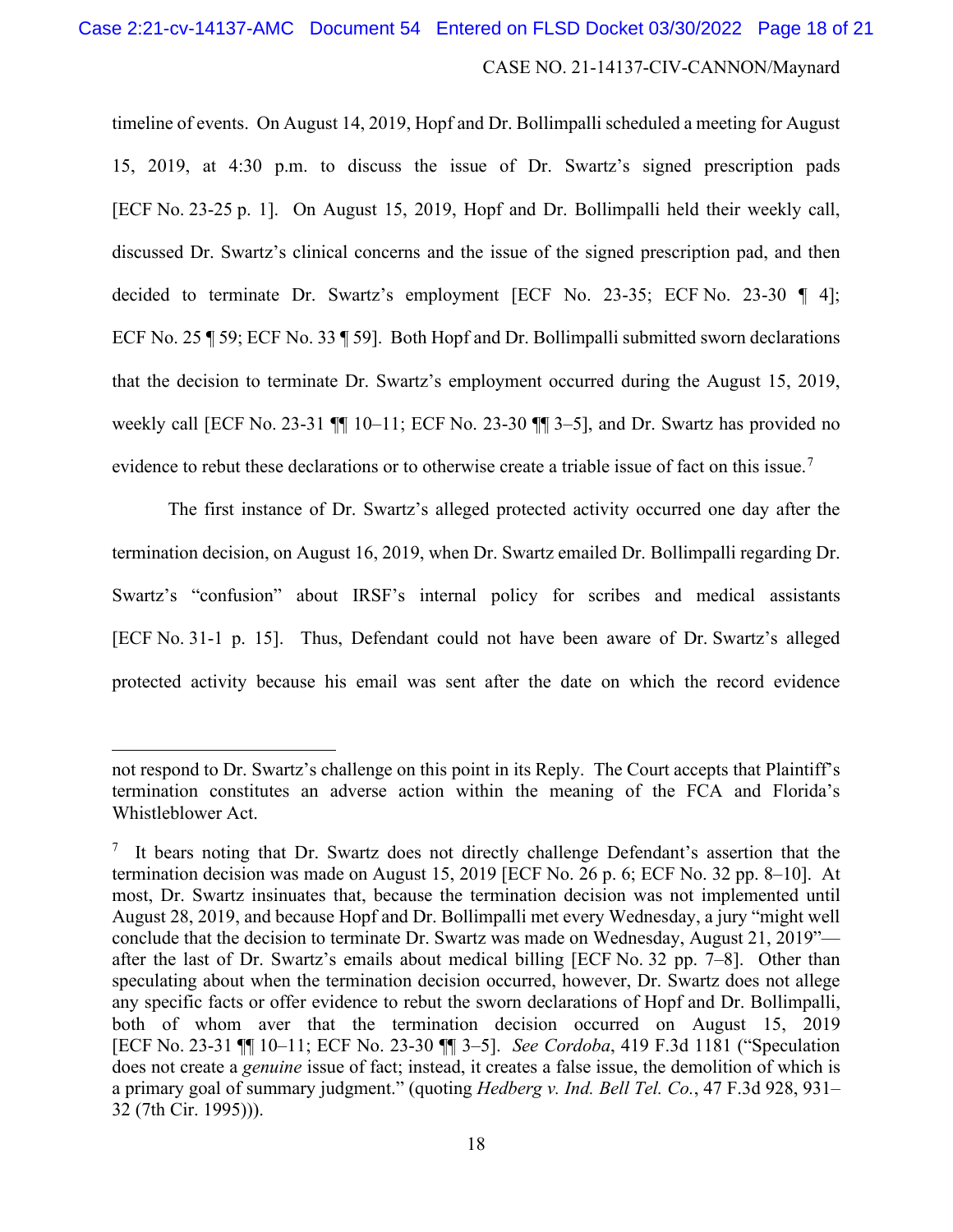# CASE NO. 21-14137-CIV-CANNON/Maynard Case 2:21-cv-14137-AMC Document 54 Entered on FLSD Docket 03/30/2022 Page 19 of 21

establishes that Hopf and Dr. Bollimpalli agreed to terminate Dr. Swartz. *See Griffin*, 182 F.3d at 1282 ("[T]he adverse employment action must follow the statutorily protected conduct"); *Cordova v. Aragon*, 569 F.3d 1183, 1194 (10th Cir. 2009) (Gorsuch, J.) ("[B]asic principals [sic] of linear time prevent us from seeing how conduct that occurs after the alleged violation could have somehow caused that violation.")).

That Defendant waited two weeks to communicate its decision to Dr. Swartz on August 28, 2019, does not change this conclusion. "When an employer contemplates a given action before the employee engages in a protected activity, however, temporal proximity between that action and the employer's knowledge of the protected conduct alone will not suffice to show causation." *Castillo v. Roche Lab'ys, Inc.*, 467 F. App'x 859, 862 (11th Cir. 2012); *see also Clark Cnty. Sch. Dist. v. Breeden*, 532 U.S. 268, 272 (2001) ("Employers . . . proceeding along lines previously contemplated, though not yet definitively determined, is no evidence whatever of causality"); *Vinnett v. Gen. Elec. Co.*, 271 F. App'x 908, 914 (11th Cir. 2008) ("If the decisionmaker lacked notice of the protected activity, there can be no causal connection. There is also a lack of a causal connection when an employer makes a decision before the protected activity occurs and then proceeds with that decision."); *Nelson v. Americold Logistics, LLC*, No. 18-CV-04846SCJLTW, 2020 WL 1809744, at \*4 (N.D. Ga. Feb. 11, 2020), *report and recommendation adopted*, No. 1:18-CV-04846-SCJ, 2020 WL 1799945 (N.D. Ga. Mar. 4, 2020) ("When an employee engages in misconduct that triggers a process leading to his termination, the mere fact that he subsequently engaged in a protected activity does not establish causation."). On this record, Dr. Swartz cannot show that his termination was causally related to his alleged protected conduct.

Dr. Swartz attempts to overcome the summary judgment record by asserting that a genuine issue of material fact exists "as to when the decision was made because the participants in the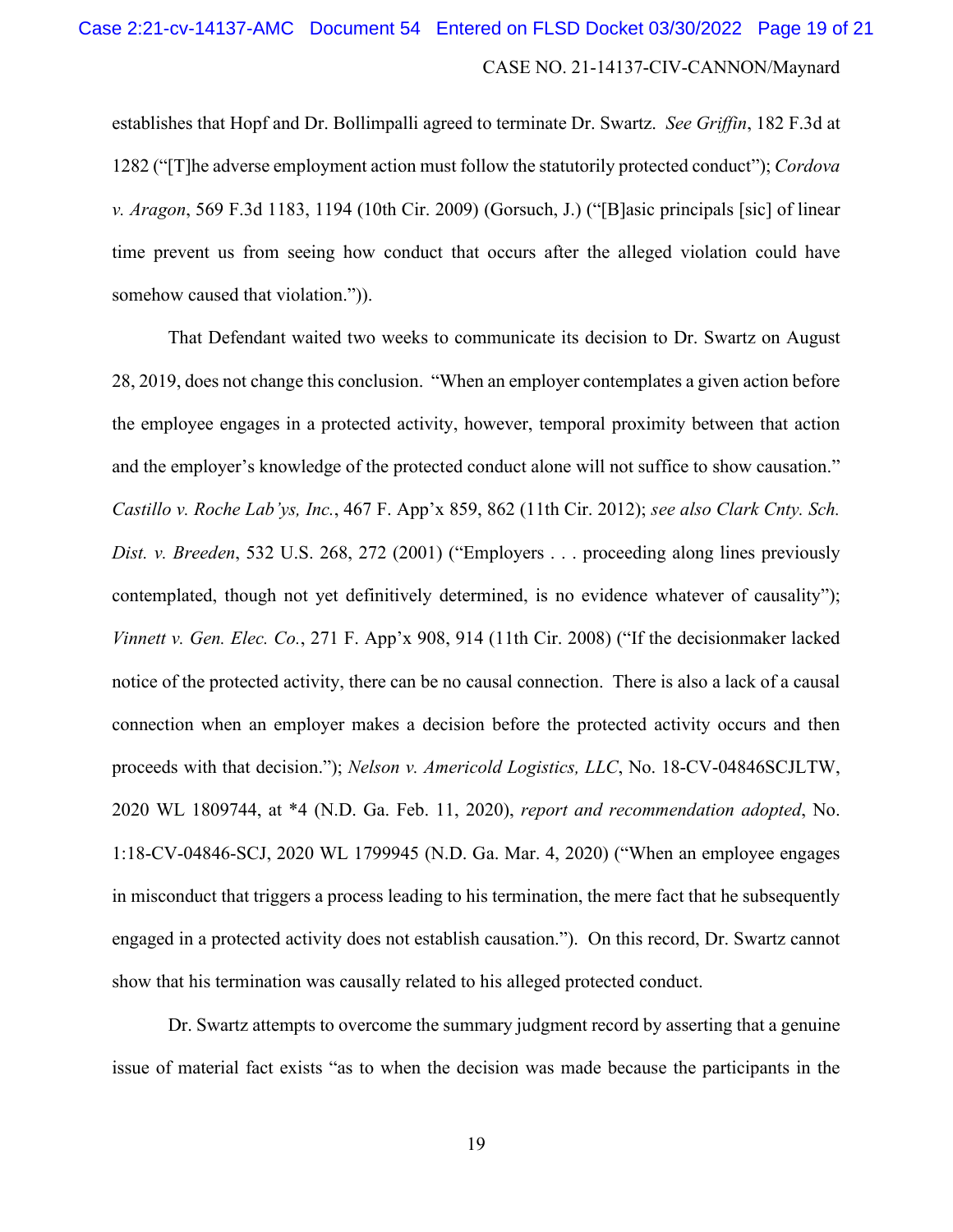# CASE NO. 21-14137-CIV-CANNON/Maynard Case 2:21-cv-14137-AMC Document 54 Entered on FLSD Docket 03/30/2022 Page 20 of 21

decision testify differently about the length of the termination consideration process" [ECF No. 32 p. 10]. As Dr. Swartz notes, Scott Wilson, the HR representative, testified that he did not recall "when people started talking about terminating Doctor Swartz" [ECF No. 32 p. 8; ECF No. 23-25 p. 57:20–22]; and Dr. Levine testified that he too was unsure of when the decision was made to terminate Dr. Swartz [ECF No. 32 p. 9; ECF No. 23-23 pp. 9–10].

These "conflicting" testimonies do not raise a genuine issue of material fact as to when the termination decision was made by the decisionmakers in this case, Hopf and Dr. Bollimpalli. First, nothing in Wilson's testimony—which simply stated that he did not recall how long the deliberation process took before terminating Dr. Swartz's employment—contradicts the sworn declarations of Hopf and Dr. Bollimpalli, both of whom aver that the termination decision was made on August 15, 2019, after nearly a year of complaints about unprofessional behavior from Dr. Swartz [ECF No. 23-31 ¶¶ 10–11; ECF No. 23-30 ¶¶ 3–5]. Likewise, nothing in Dr. Levine's testimony contradicts Hopf and Dr. Bollimpalli's sworn declarations that the termination decision was made on August 15, 2019. Although Dr. Levine stated that he did not recall the "exact date" when he learned that Dr. Swartz was going to be terminated [ECF No. 23-23 p. 35:16–21], his testimony confirms that the decision was made "because there were just so many complaints from so many different people and factions that it became an untenable situation" [ECF No. 23-23 pp. 9–10]. Dr. Levine testified that the decision was made "somewhere days, weeks, if I had to say, maybe a month or two it went over. Because this was a building thing over time. This didn't happen overnight [ECF No. 23-23 pp. 9–10].

On this record, Defendant has met its burden to show that it is entitled to summary judgment as a matter of law, and Dr. Swartz has failed to raise any genuine issue of material fact to preclude summary judgment. The uncontradicted record shows that the decision to terminate